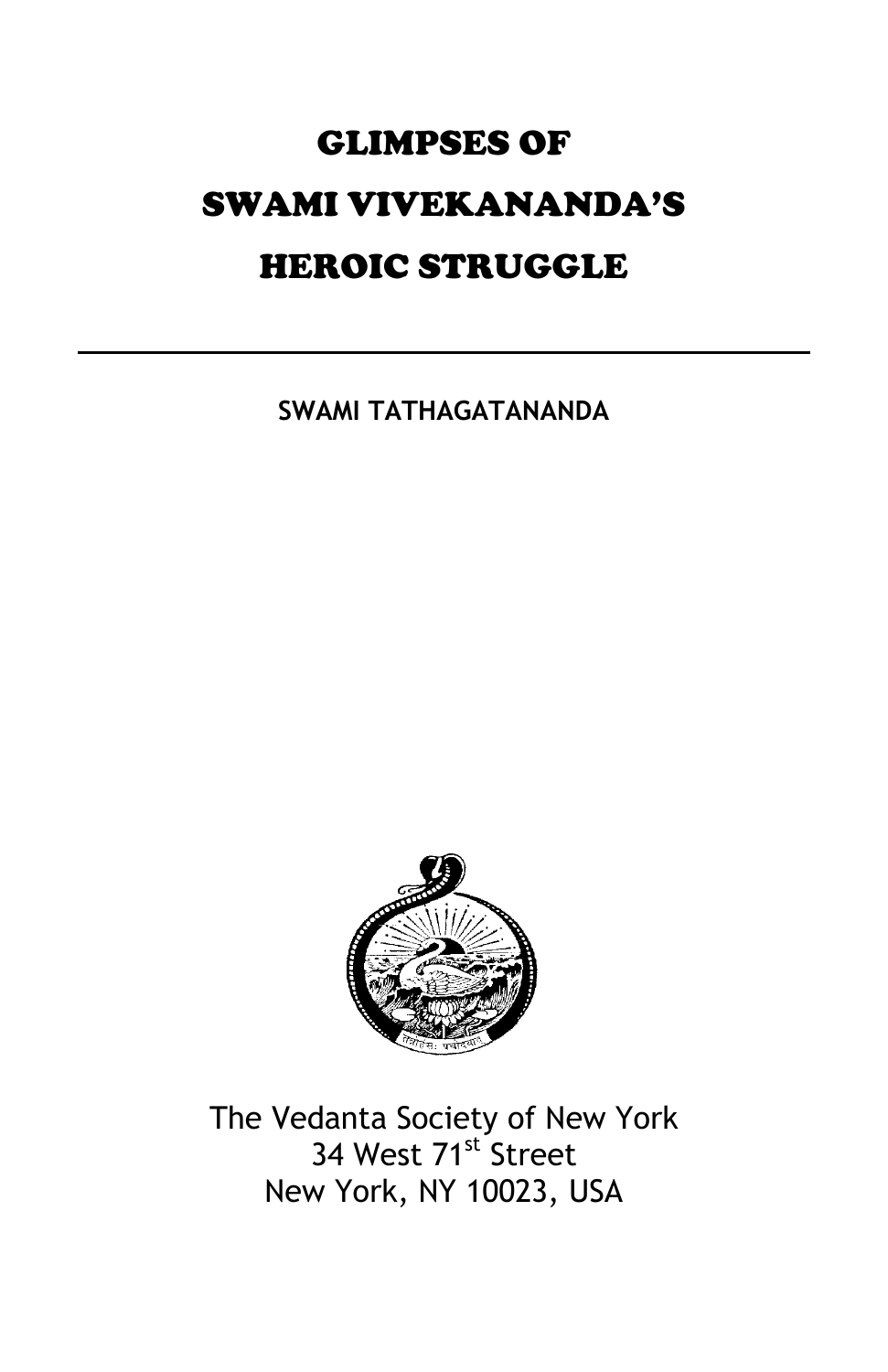© 2012 by The Vedanta Society of New York

ALL RIGHTS RESERVED

First Edition, 2012

------------------------------------------------------

#### Published by

The Vedanta Society of New York Founded by Swami Vivekananda in 1894 34 West 71st Street, New York, NY 10023, USA

Telephone: (212) 877-9197 Fax: (212) 877-9198 e-mail: vedantasoc@aol.com website: http://www.vedantany.org

------------------------------------------------------

ISBN

Printed by Allegra 1907 St. Michaels Drive Santa Fe, NM 87505 Telephone: (505) 982-0122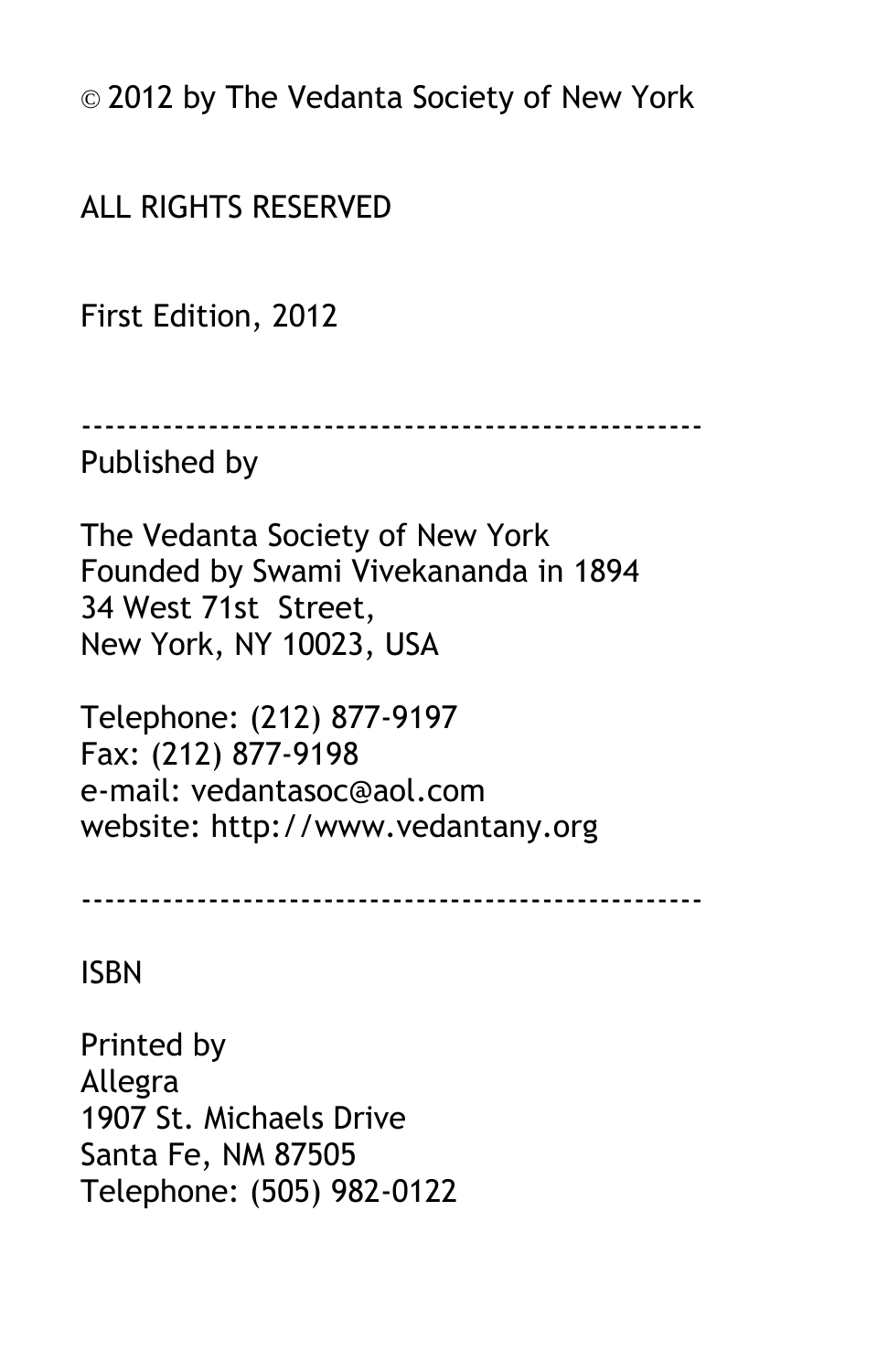*This book is dedicated to all Western devotees, past and present*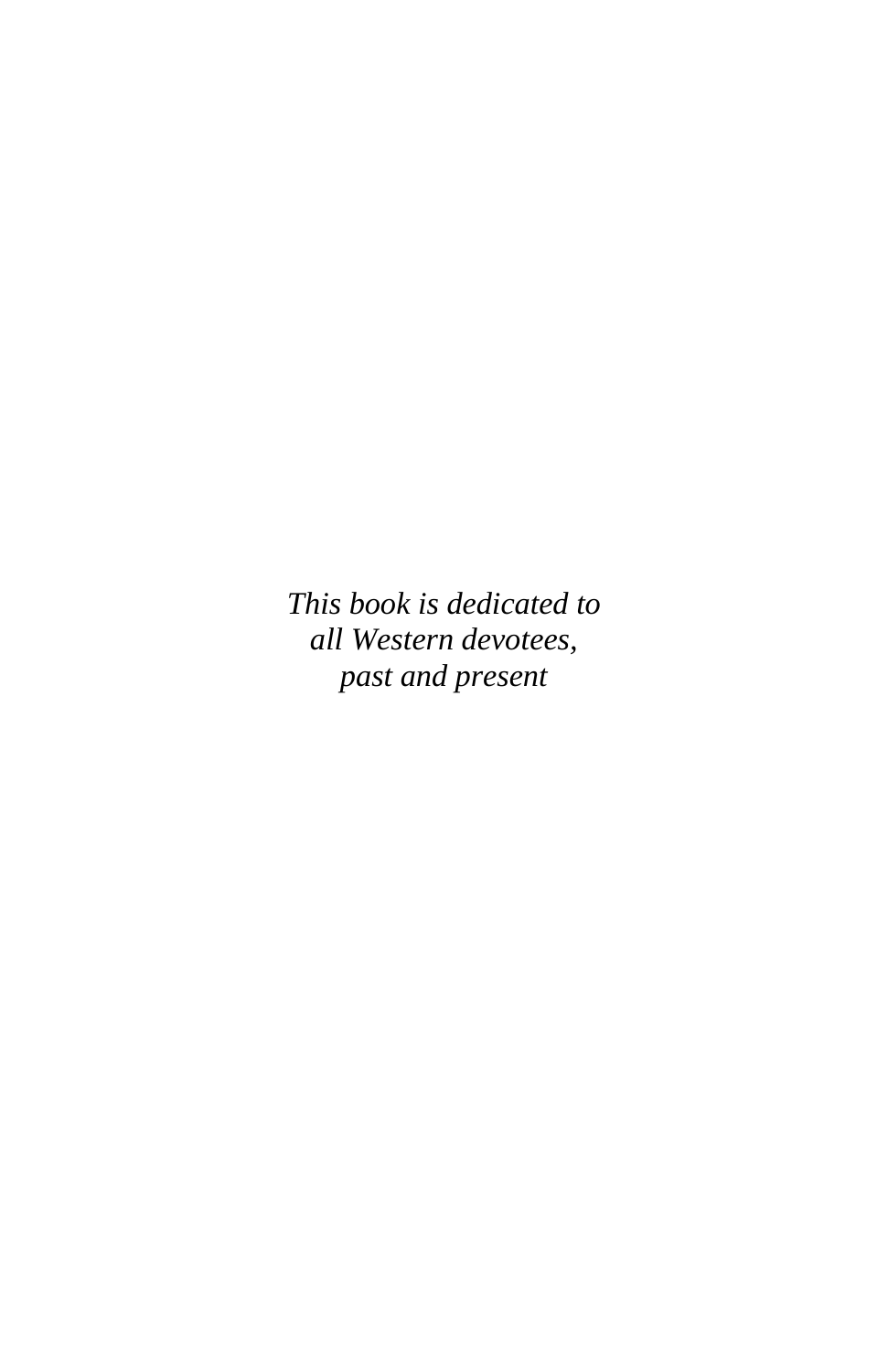### PREFACE

As "the pilot and guide to needs of the age," Swami Vivekananda struggled hard to experience the unity of existence, the highest truth of Advaita Vedanta. Throughout his brief dynamic life, he also had to struggle hard in the world. He endured much hardship and suffering while preaching his ideals of our inherent and inalienable divinity and the unity of religions. Swamiji was simultaneously the "conscience of India" and the embodiment of human unity. He had full realization of the spiritual life and deep love for humanity. His inevitable share of human burdens enabled him with inner freedom and outer dynamism and fearlessness. His personal experience convinced him that the practical daily practice of Vedantic principles have the power to redeem us from misfortune and misery.

In the auspicious year of worldwide celebrations honoring Swami Vivekananda's  $150<sup>th</sup>$  Birth Anniversary, this booklet is my humble contribution. It is a newly revised edition of the original article, "Swami Vivekananda's Heroic Struggle," which was published in serial form in *Vedanta Kesari* (August – November 2012).

It is my fervent hope that these small glimpses of Swamiji's heroic struggle in life will help readers to gain an insight about the value of a spiritually guided and inspired life.

I wish to express my gratitude to Helen Manolatos.

*Om Shri Ramakrishnarpanam astu!*

Swami Tathagatananda, November 15, 2012

The Vedanta Society of New York 34 West 71<sup>st</sup> Street New York, NY 10023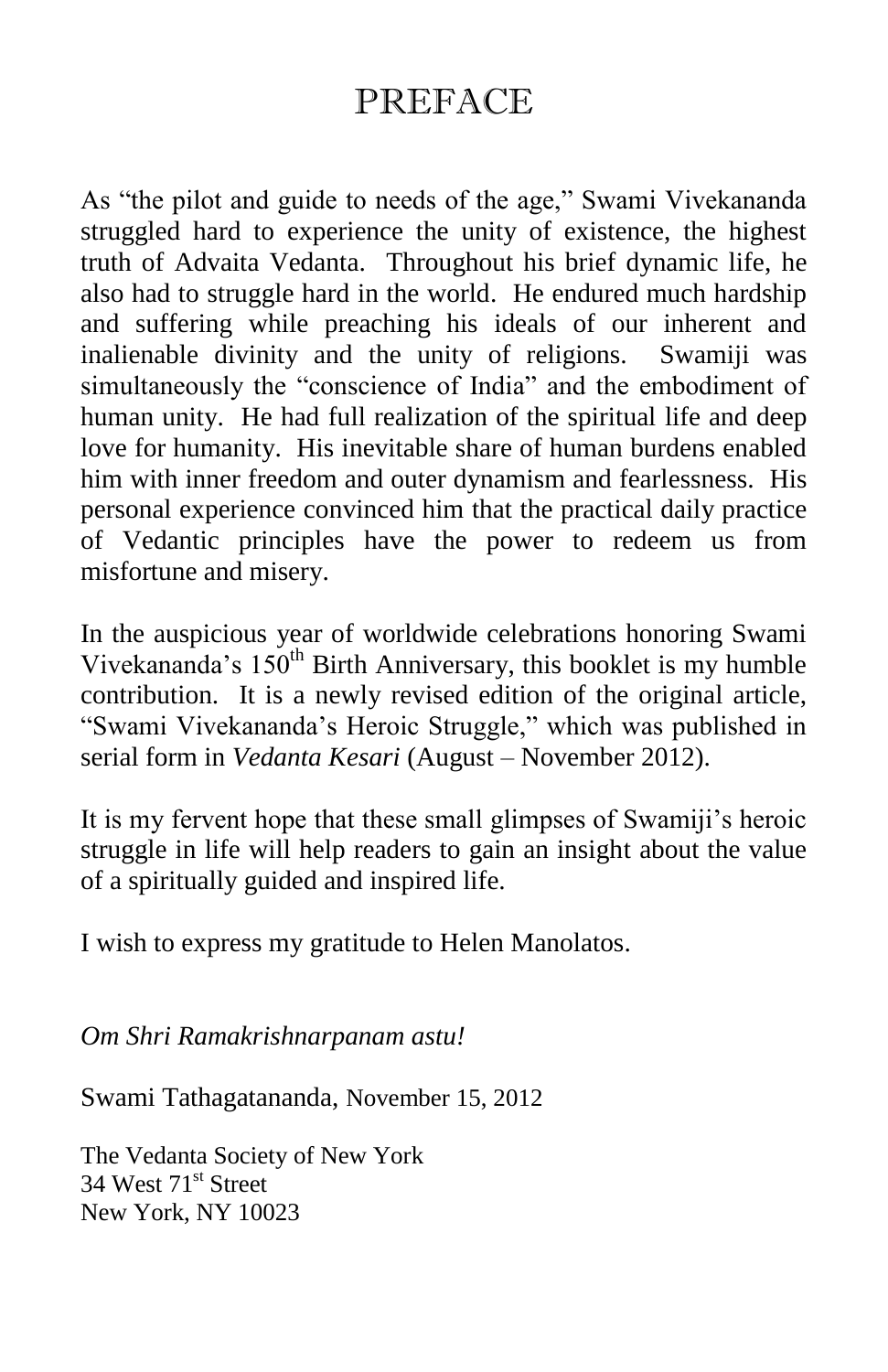## GLIMPSES OF SWAMI VIVEKANANDA'S HEROIC STRUGGLE

*Suffering is the lot of the world's best and bravest—yet, for aeons yet—till things are righted, if possible, here—at least it is a discipline which breaks the dream [of worldly existence]. In my sane moments I rejoice for my sufferings. Someone must suffer here;—I am glad it is I, amongst others of nature's sacrifices.*<sup>1</sup>

*Come ye that are heavy laden and lay all your burden on me, and then do whatever you like and be happy and forget that I ever existed.*<sup>2</sup>

*For the good of the many, for the happiness of the many, greatsouled men take their birth; their lives and works are past the ordinary human run, and the method of their preaching is equally marvelous.*<sup>3</sup> 

Swami Vivekananda

Prophets and saints suffer for the good of humanity. They bestow love and wisdom to the world. They accept suffering willingly throughout their life for the lasting welfare of humanity. All are exemplars of self-sacrifice and renunciation. They come to remove our suffering. Through their love for us, they show us the way that leads to the end of sorrow. Sri Sankaracharya says:

*O Lord, with thy nectar-like speech, sweetened by the enjoyment of the elixir-like bliss of Brahman, pure, cooling to a degree, issuing in streams from thy lips as from a pitcher, and delightful to the ear—do thou sprinkle me who am tormented by worldly afflictions as by the*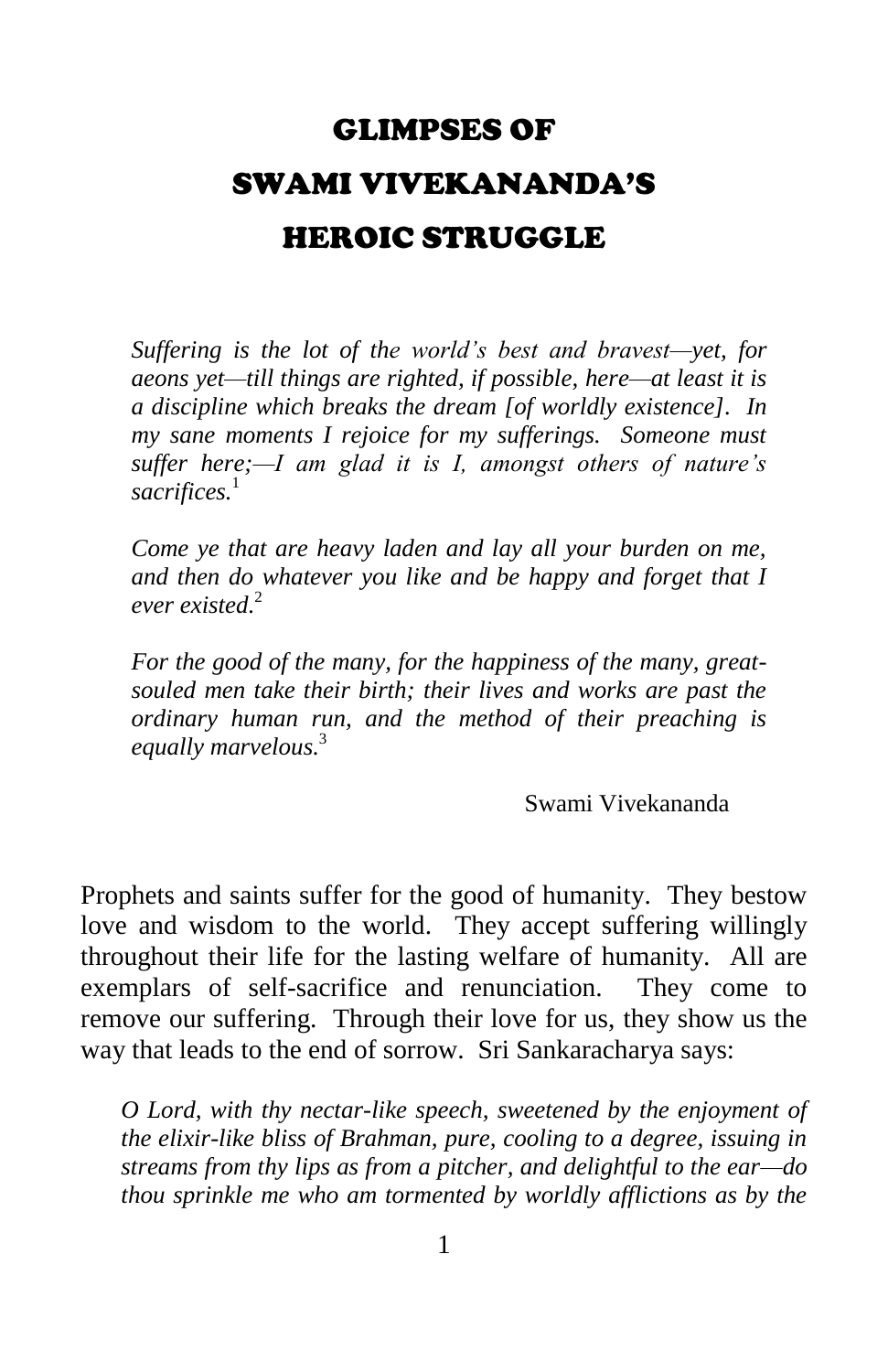*tongues of a forest fire. Blessed are those on whom even a passing glance of thy eye lights, accepting them as thine own.<sup>4</sup>*

Swami Vivekananda says, "The purity of these few Paramahamsas is all that holds the world together. If they should all die out and leave it, the world would go to pieces."<sup>5</sup> In the *Bhagavad-Gita* Lord Krishna says to Arjuna:

*Whatsoever the superior person does, that is also followed by others; What standard he or she demonstrates by action, people follow that.*

*I have, O Partha, no duty, nothing that I have not gained, and nothing that I have yet to gain, in the three worlds; Yet, I do continue in action.*

*If ever I did not continue to work without any relaxation, O Partha Men and women would, in every way follow my example.6*

God's messengers have always been misunderstood, persecuted, and tormented. They suffered more than others did. Swami Vivekananda says:

The great Prophets were giants—they bore a gigantic world on their shoulders. Compared with them we are pygmies, no doubt, yet we are doing the same task; in our little circles, our little homes, we are bearing our little crosses. There is no one so evil, no one so worthless, but he has to bear his own cross. But with all our mistakes, with all our evil thoughts and evil deeds, there is a bright spot somewhere, there is still somewhere the golden thread through which we are always in touch with the divine.<sup>7</sup>

The lives of the prophets testify to the Divine love and truth that transforms people when they go astray. Swami Vivekananda was a world prophet and apostle of *Shakti*, divine strength. He had the great heart of Lord Buddha. He had the penetrating intellect of Sri Sankaracharya. He had Sri Chaitanya's love for God. He had the burning renunciation of Jesus Christ and the dynamism of St. Paul.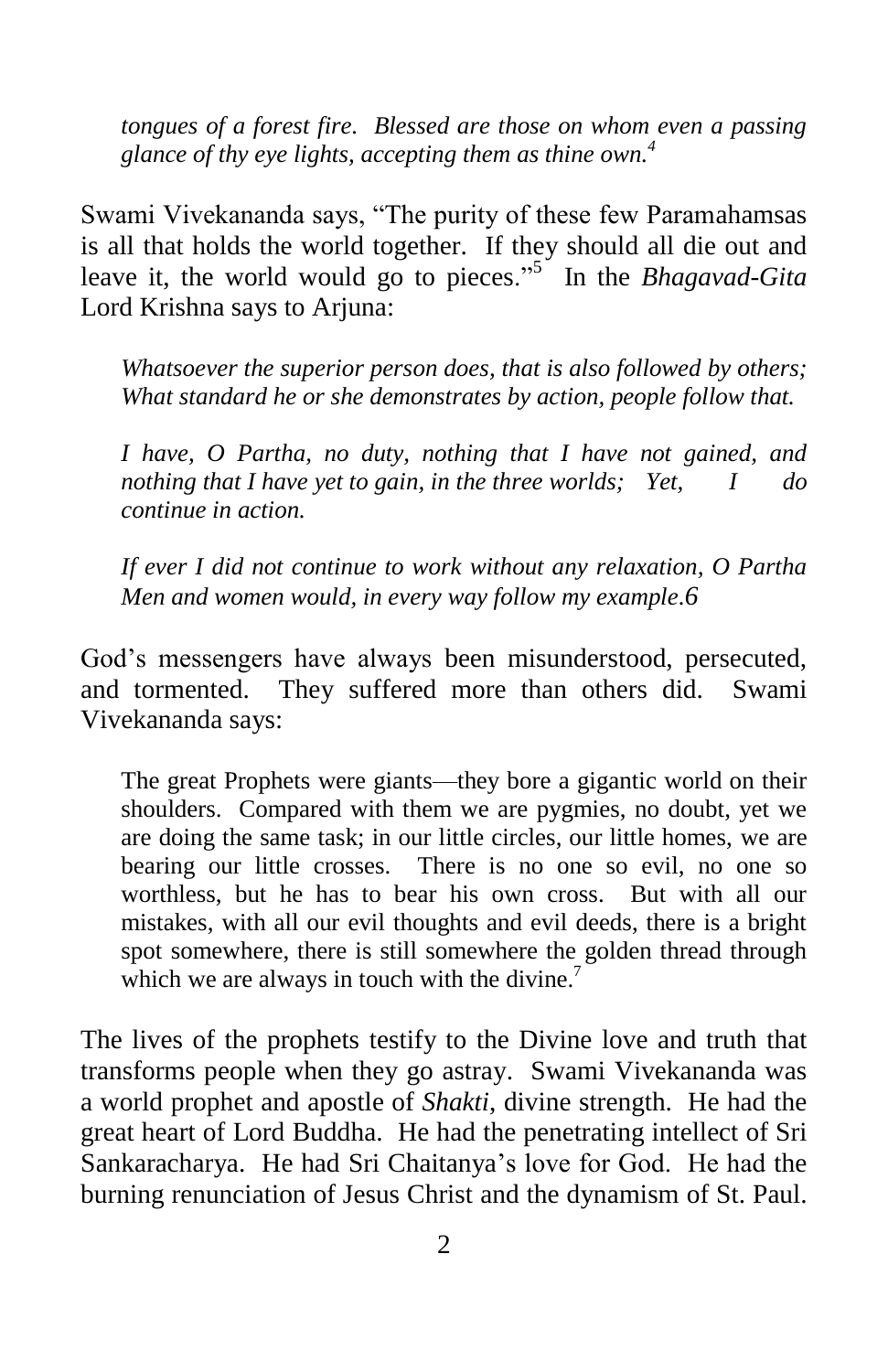Swami Vivekananda's share of the human struggle made him a truly heroic person.

Swami Vivekananda was a God-man, a great spiritual luminary, a Rishi. He was the Incarnation of Lord  $\overline{\text{Shiva}}^8$  who was roused by Sri Ramakrishna from his deep samadhi. He took a human form and accepted human suffering for the good of humanity. The Master explained Narendra's profound power of meditation by saying that Narendra was the embodiment of the "Shiva-nature" or "Shiva-power."<sup>9</sup> We can never grasp his infinite spiritual significance or the fullness of his human personality. His life was perfectly balanced. His universal sympathy for human suffering drew him to others. We are giving some illustrations of his heroic struggle to remove human suffering while he was enduring his own trials and tribulations. We hope these sketches will create a deep impression in the minds of sincere devotees.

Christ says, "If any will come after Me, let him deny himself, and take up his cross and follow Me." $10$  The cross is our symbol of compassion, forgiveness and universal love that Christ gave us through his crucifixion. Swami Vivekananda's soul was always "hankering after peace and rest eternal undisturbed"<sup>11</sup> and longing for the solitary life of a sadhu: "I long, oh! I long for my rags, my shaven head, my sleep under the trees, and my food from begging! India is the only place where, with all its faults, the soul finds its freedom, its God.<sup>7, 12</sup> Swamiji had to experience extreme hardship, humiliation, betrayal, and undergo many other sufferings throughout his life. He bore his cross with love and was the apostle of strength to others. He taught them that they too might experience the glory of the Self that had given him his strength.

*Narendra's early experience of poverty.* The dire poverty of young Narendranath and his family after his father's death in 1884 is well known. Narendra, still in college and unemployed, was the eldest son. All hope rested on him alone. During this period, he got his first bitter taste of betrayal. His once affectionate relatives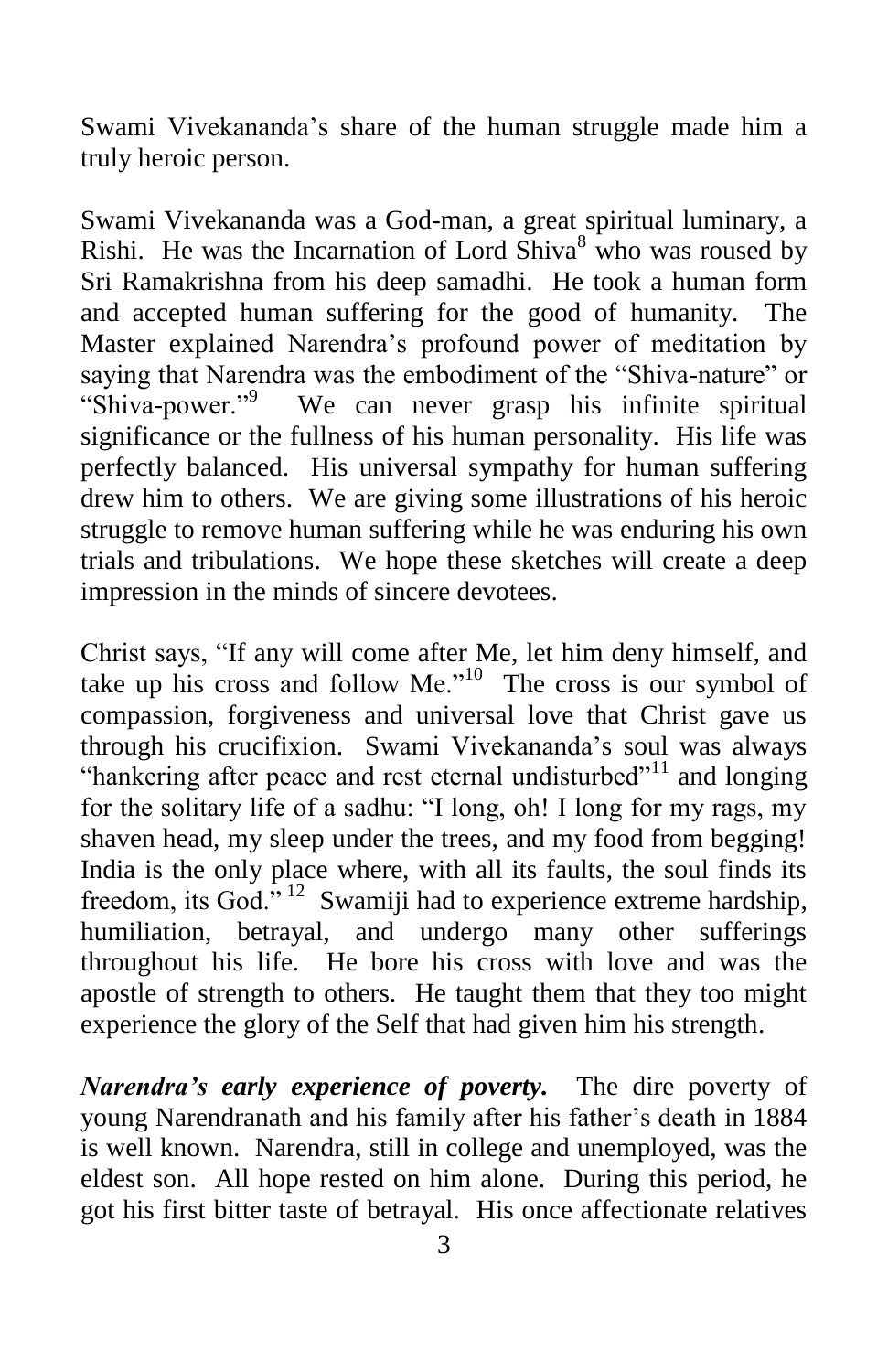became hostile enemies. They evicted his family from their residence on illegal terms. They deprived his mother of her legitimate possessions and her share of property. For many years, Swamiji had to go to court to defend the legal rights of his family. These lawsuits were expensive and caused him severe financial and emotional difficulties. He was often without food for days at a time. One time he was so famished that he fainted by the roadside. His emotional and psychological suffering more than matched his physical suffering. While his heart burned with the desire to protect his mother and family, his mind longed for God and the contemplative life. He wanted to renounce everything and become a monk. That was his noble ideal. Friends and relatives tried to discourage him and circulated horrible false statements about his character. Then, in 1886, when he was twenty-three years old, his beloved and revered Guru left the mortal coil. This was more than he could bear. Sri Ramakrishna had been the Life of his life and the support of his being. He had been his only friend, consoler and spiritual teacher. Bereft of the Master, all hope left him and he began to doubt himself. The shock severely tested his faith in God and is best described in his own words:

Even before the period of mourning was over I had to go about in search of a job. Starving and barefooted, I wandered from office to office under the scorching noonday sun with an application in hand, one or two intimate friends who sympathized with me in my misfortunes accompanying me sometimes. But everywhere the door was slammed in my face. This first contact with the reality of life convinced me that unselfish sympathy was rare in the world—there was no place in it for the weak, the poor and the destitute. I noticed that those who only a few days before would have been proud to have helped me in any way, now turned their face against me, though they had enough and to spare. Seeing all this, the world sometimes seemed to me to be the handiwork of the devil. One day, weary and footsore, I sat down in the shade of the Ochterlony Monument [the present Shahid Minar] on the Maidan. A friend or two were with me that day or maybe met me there by chance. One of them, I remember distinctly, sang by way of consoling me: "Here blows the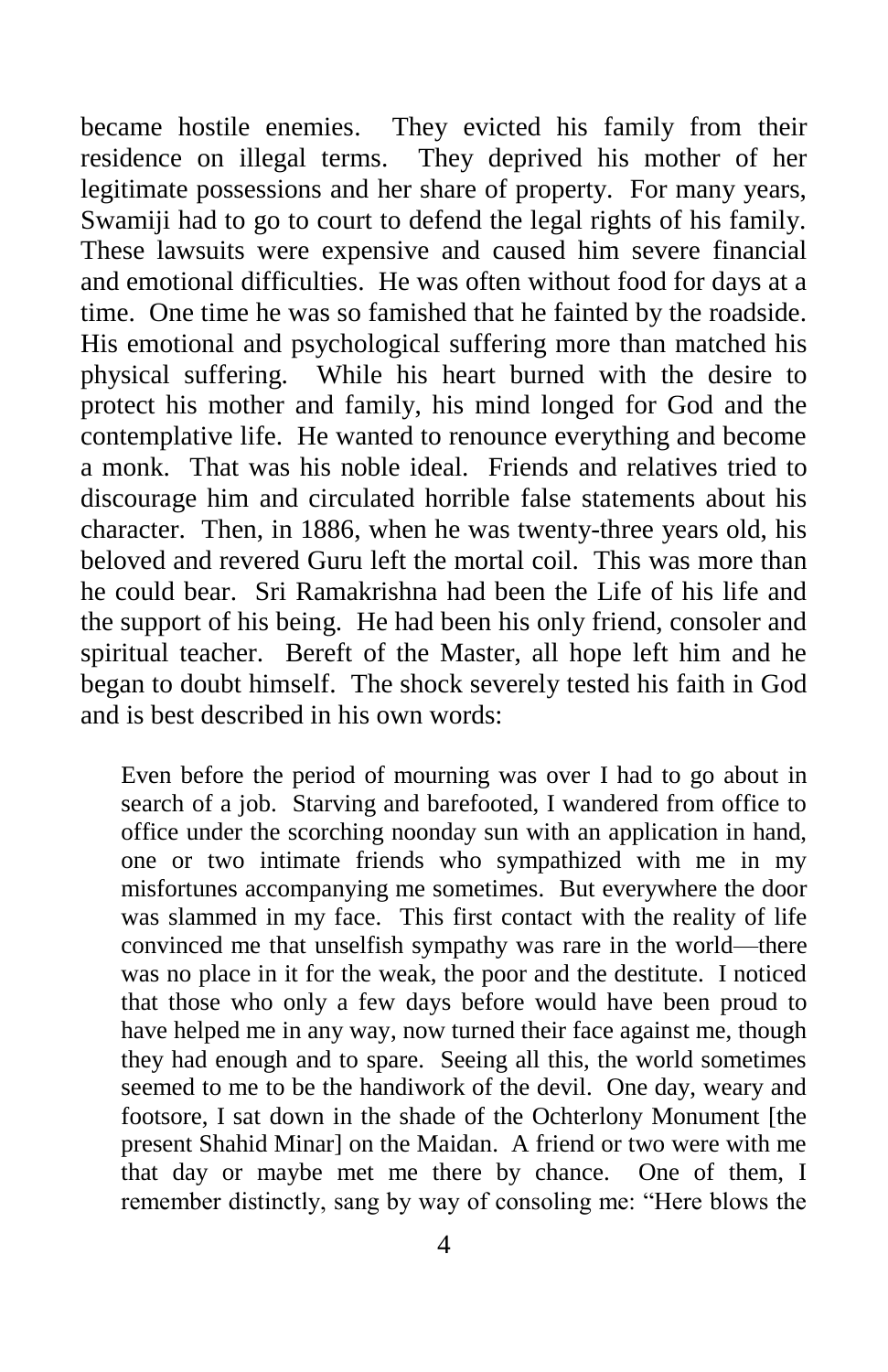wind, the breath of Brahman, His grace palpable! . . ." It was like a terrible blow on my head. I remembered the helpless condition of my mother and brothers, and exclaimed in bitter anguish and despondency, "Will you please stop that song? Such fancies may be pleasant to those who are born with a silver spoon in their mouth and have no starving relatives at home. Yes, there was a time when I too thought like that. But today, before the hard facts of life, it sounds like grim mockery."

My friend must have been wounded. How could he fathom the dire misery that had forced these words out of my mouth? Sometimes when I found that there were not provisions enough for the family and my purse was empty, I would pretend to my mother that I had an invitation to dine out and remain practically without food. Out of self-respect I could not disclose the facts to others. My rich friends sometimes requested me to go to their homes or gardens and sing. I had to comply when I could not avoid doing so. I did not feel inclined to express my woes before them nor did they try, themselves, to find out my difficulties. A few among them, sometimes, used to ask me, "Why do you look so pale and weak today?" Only one of them came to know about my poverty, and now and then, unknown to me, sent anonymous help to my mother, by which act of kindness he has put me under a deep debt of gratitude.

Some of my old friends who earned their livelihood by unfair means, asked me to join them. A few among them, who had been compelled to follow this dubious way of life by sudden turns of fortune as in my case, really felt sympathy for me. There were other troubles also. Various temptations came my way. A rich woman sent me an ugly proposal to end my days of penury, which I sternly rejected with scorn. Another woman also made similar overtures to me. I said to her, "You have wasted your life seeking the pleasures of the flesh. The dark shadows of death are before you. Have you done anything to face that? Give up all these filthy desires and remember God!"

In spite of all these troubles, however, I never lost faith in the existence of God or in His divine mercy. Every morning, taking His name, I got up and went out in search of a job. One day my mother overheard me and said bitterly, "Hush, you fool! You have been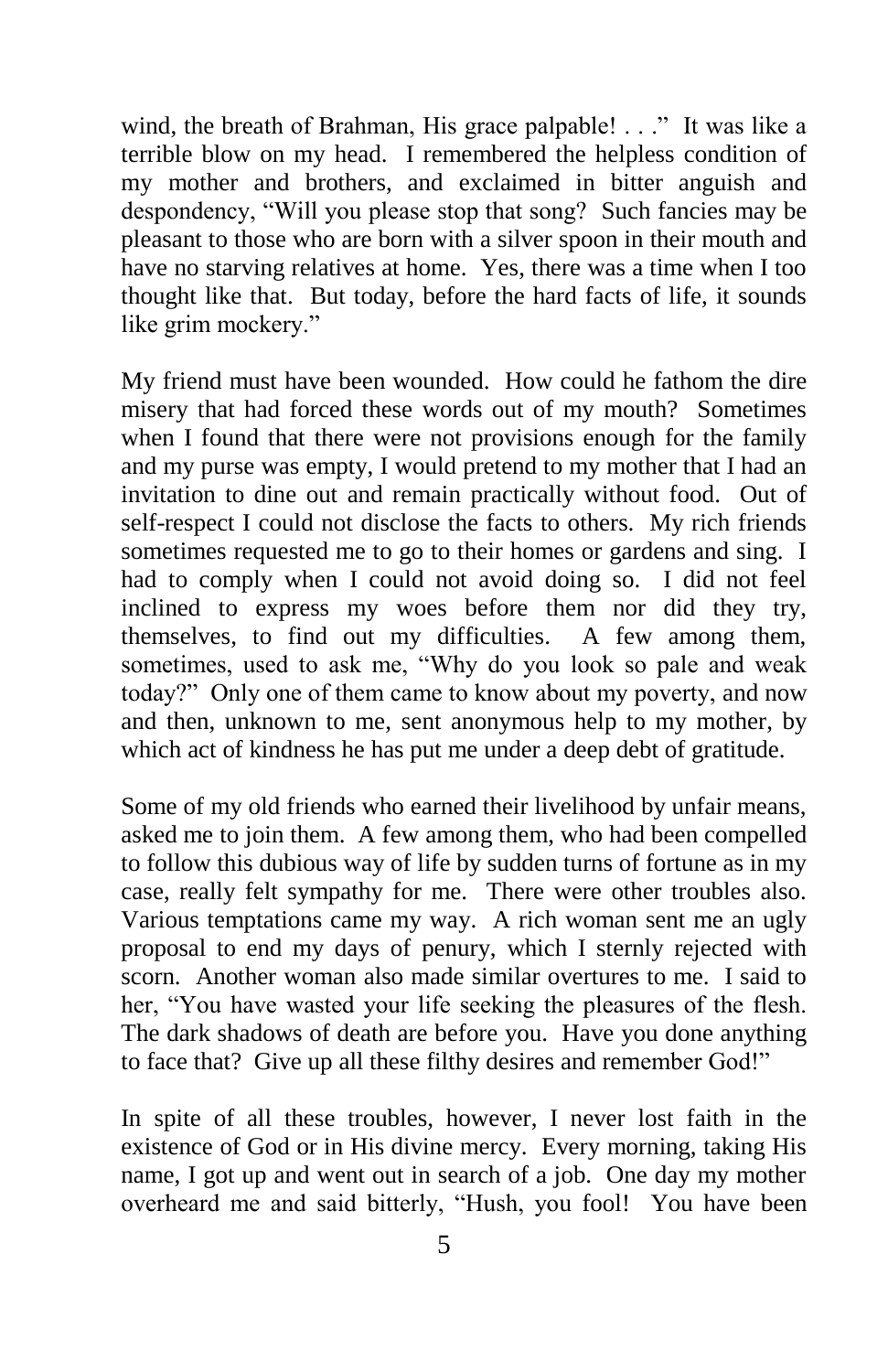crying yourself hoarse for God from your childhood, and what has He done for you?" I was stung to the quick. Doubt crossed my mind. "Does God really exist?" I thought, "And if so, does He really hear the fervent prayer of man? Then why is there no response to my passionate appeals? Why is there so much woe in His benign kingdom? Why does Satan rule in the realm of the Merciful God?" Pandit Ishwarchandra Vidyasagar's words—"If God is good and gracious, why then do millions of people die for want of a few morsels of food at times of famine?"—rang in my ears with bitter irony. I was exceedingly annoyed with God. That was also the most opportune moment for doubt to creep into my heart.

It was ever against my nature to do anything secretly. On the contrary, it was a habit with me from my boyhood not to hide even my thoughts from others through fear or anything else. So it was quite natural for me now to proceed to prove to the world that God was a myth, or that, if he existed, to call upon Him was fruitless. Soon the report gained currency that I was an atheist and did not scruple to drink or even frequent houses of ill fame. This unmerited calumny hardened my heart still more. I openly declared that in this miserable world there was nothing reprehensible in a man who, seeking for a brief respite, should resort to anything; not only that, but that if I was once convinced of the efficacy of such a course, I should not, through fear of anybody, shrink from following it.

A garbled report of the matter soon reached the ears of the Master and his devotees in Calcutta. Some of these came to me for firsthand knowledge of the situation and hinted that they believed some of the rumours at least. A sense of wounded pride filled my heart in finding that they could think me so low. In an exasperated mood I gave them to understand plainly that it was cowardice to believe in God through fear of hell and argued with them as to His existence or non-existence, quoting several Western philosophers in support. The result was that they took leave of me convinced that I was hopelessly<br>lost—and I was glad. When I thought that perhaps Shri When I thought that perhaps Shri Ramakrishna also would believe that, I was deeply wounded at heart. "Never mind," I said to myself, "if the good or bad opinion of a man rests upon such flimsy foundations, I don't care." And I was amazed to hear later that the Master had, at first, received the report coldly,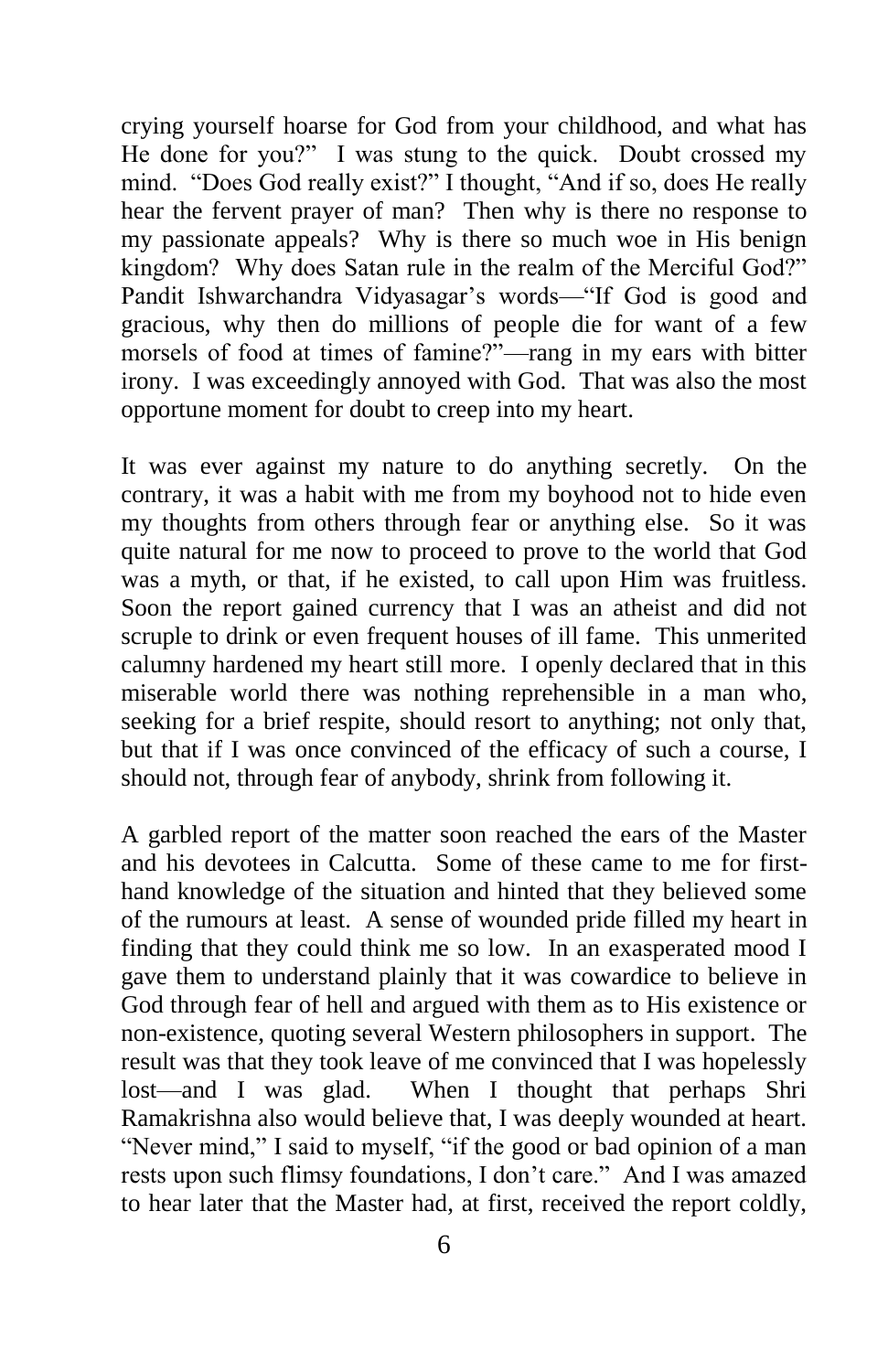without expressing an opinion one way or the other. But when one of his favourite disciples, Bhavanath, said to him with tears in his eyes, "Sir, I could not even dream that Narendra could stoop so low," he was furious and said, "Hush you fool! The Mother has told me that it can never be so. I shan't be able to look at you if you speak to me like that again."

But not withstanding these forced atheistic views, the vivid memory of the divine visions I had experienced since my boyhood, and especially since my contact with Shri Ramakrishna, would lead me to think that God must exist and that there must be some way to realize Him. Otherwise life would be meaningless. In the midst of all these troubles and tribulations I must find that way. Days passed and the mind continued to waver between doubt and uncertainty. My pecuniary needs also remained just the same. $^{13}$ 

*Narendra's hardships at Baranagore.* Just before his *Mahasamadhi* on 16 August 1886 at Cossipore, the Master had transmitted his power to Narendra. This profound power was working within Narendra to make him a fit instrument for creating a new epoch. He established the basic form of the Ramakrishna Math in a rented building at Baranagore on 19 October 1886. He later wrote, "When my Master left the body, we were a dozen penniless and unknown young men. Against us were a hundred powerful organizations, struggling hard to nip us in the bud.<sup>14</sup> During his lecture, "My Life and Mission," in Pasadena, California in 1900, he spoke of the physical, emotional and psychological hardships of those days:

We had no friends. Who would listen to a few boys, with their crank notions? Nobody. At least, in India, boys are nobodies. Just think of it—a dozen boys, telling people vast, big ideas, saying they are determined to work these ideas out in life. Why, everybody laughed. From laughter, it became serious; it became persecution. . . . And thus we went on, that band of boys. The only thing we got from those around us a kick and a curse—that was all. Of course, we had to beg from door to door for our food: got hips and haws—the refuse of everything—a piece of bread here and there. We got hold of a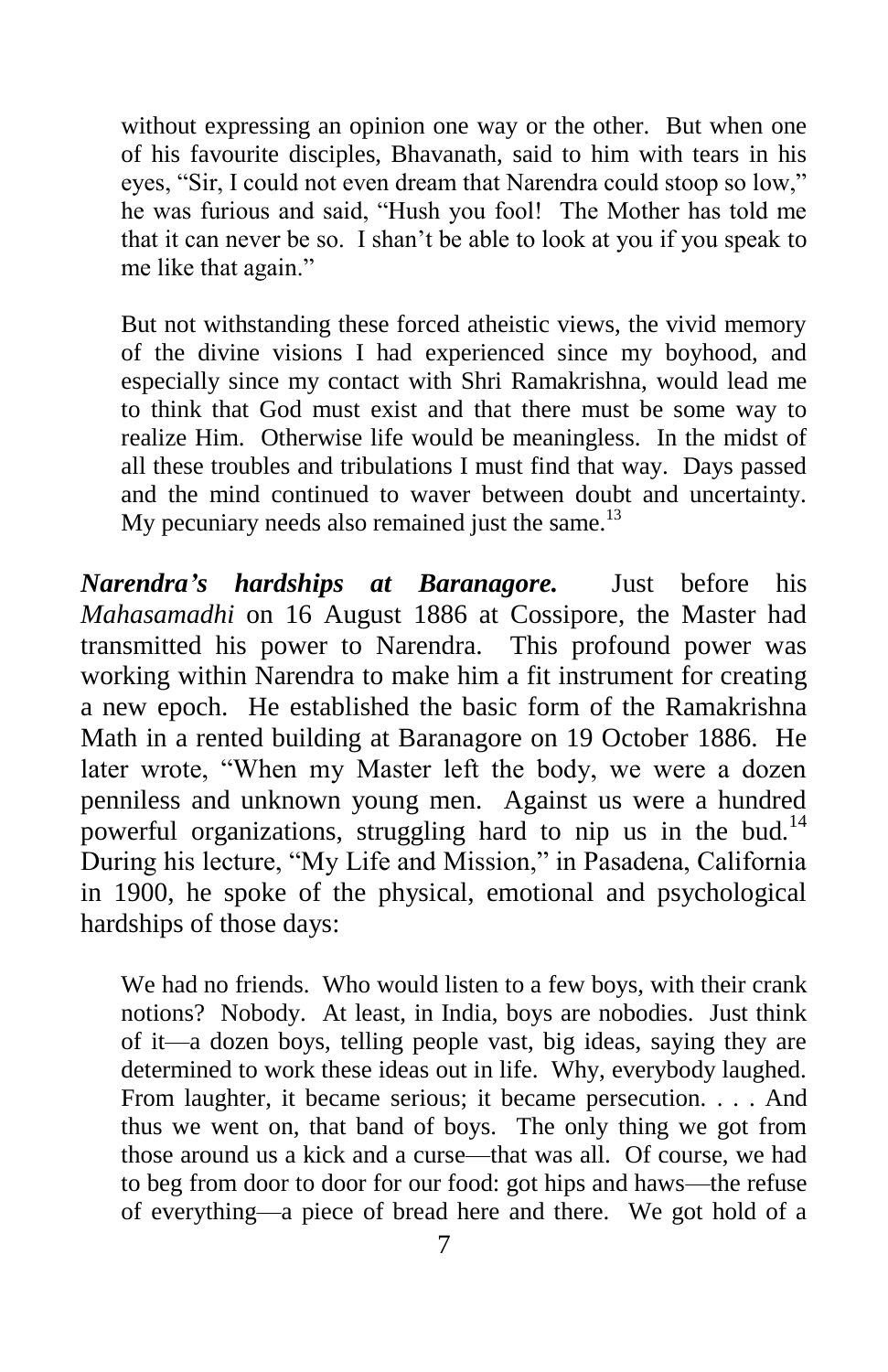broken-down old house, with hissing cobras living underneath; and because that was the cheapest, we went into that house and lived there.  $\ldots$  I believed, as I was living, that these ideas [lifetransforming ideas of Sri Ramakrishna] were going to rationalize India and bring better days to many lands and foreign races. With that belief, came the realization that it is better that a few persons suffer than that such ideas should die out of the world. What if a mother or two brothers die? It is a sacrifice. Let it be done. No great thing can be done without sacrifice. The heart must be plucked out and the bleeding heart placed upon the altar. Then great things are done. Is there any other way? None have found it.  $\ldots$ <sup>15</sup>

Sri Ramakrishna's young disciples needed to succeed as a brotherhood with a clear mission. Narendra, as their leader, bore this heavy responsibility alone while also looking after his family. Narendra suffered mental agony at Baranagore:

I had to stand between my two worlds. On the one hand, I would have to see my mother and brothers starve unto death; on the other, I had believed that this man's [Sri Ramakrishna] ideas were for the good of India and the world, and had to be preached and worked out. And so the fight went on in my mind for days and months. Sometimes I would pray for five or six days and nights together without stopping. Oh, the agony of those days! I was living in hell! The natural affections of my boy's heart drawing me to my family— I could not bear to see those who were the nearest and dearest to me suffering. On the other hand, nobody to sympathize with me. Who would sympathize with the imaginations of a boy—imaginations that caused so much suffering to others? Who would sympathize with me? None—except one. . . . [Holy Mother Sri Sarada Devi] was the only one who sympathized . . . but she was powerless . . . Oh, how much it has cost! What agony! What torture! What terrible suffering is behind every deed of success in every life! $16$ 

After practicing hard austerities, Narendra acted on his innermost resolve. In December 1886, at the home of Matangini Devi in Antpur,<sup>17</sup> he took the vow of renunciation on Christmas Eve along with the other disciples who were living at Baranagore.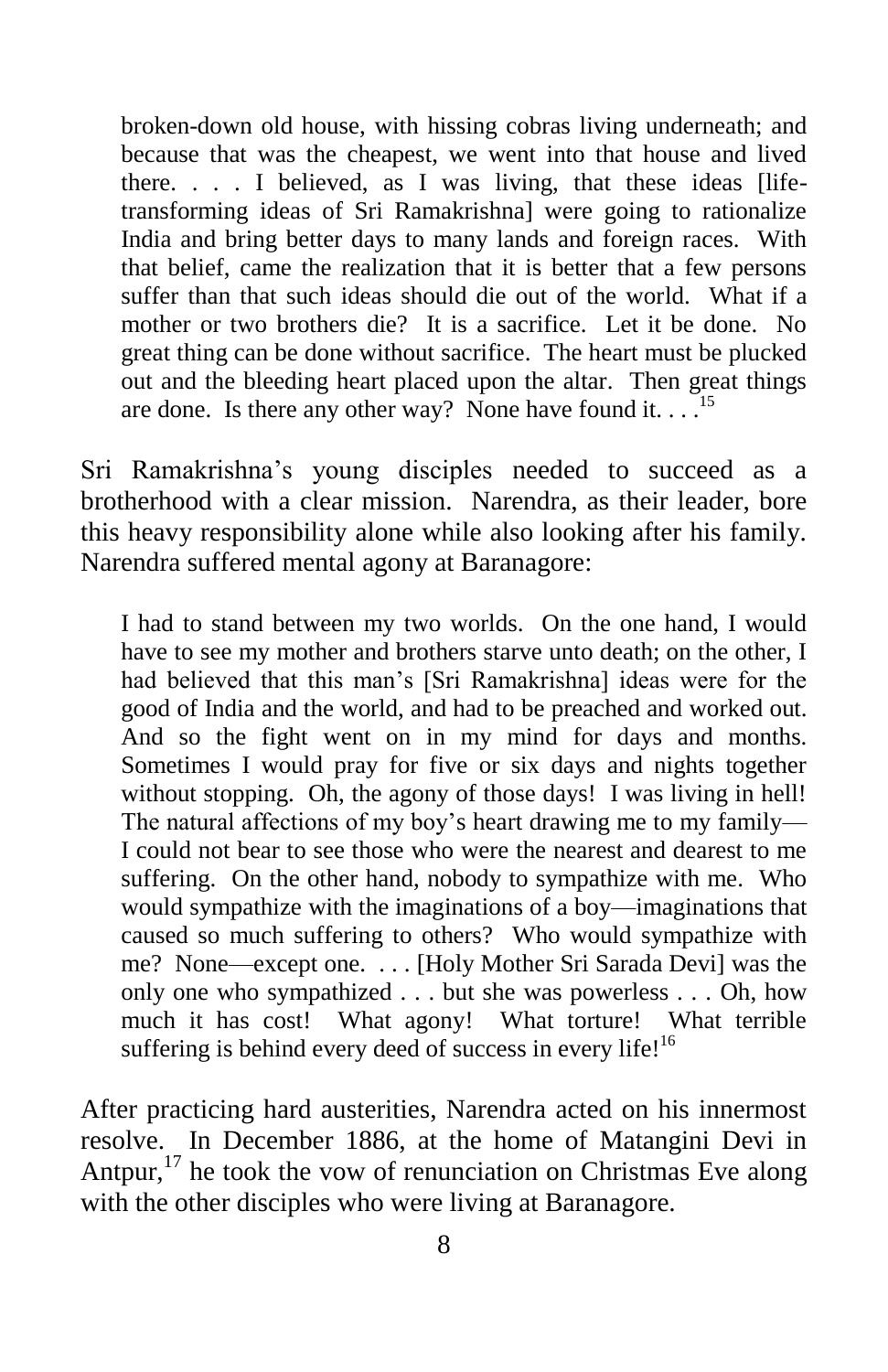A serious conflict troubled his mind. Before the Master's death, he had experienced *Nirvikalpa Samadhi* by his grace but Sri Ramakrishna had denied him further experiences of that state. Still, he longed to go to a solitary place in the Himalayas and remain absorbed in the Absolute. This desire would not leave him. During this period of mental turmoil, Balaram Bose and Surendra Mitra, the two main householders who supported the Baranagore Math, died.

*Swami Vivekananda's hardships as a wandering monk.* Between 1890 and 1893, Swamiji wandered as a monk throughout the length and breadth of India. He encountered great hardships along the way, with his "health breaking all the time":

It tells on the body in the long run: sometimes one meal at nine in the evening, another time a meal at eight in the morning, another after two days, another after three days—and always the poorest and roughest thing. Who is going to give the beggar the good things he has? And then, they have not much in India. And most of the time walking, climbing snow peaks, sometimes ten miles of hard mountain climbing, just to get a meal. They eat unleavened bread in India, and sometimes they have it stored away for twenty or thirty days, until it is harder than bricks; and then they will give a square of that. I would have to go from house to house to collect sufficient for one meal. And then, the bread was so hard, it made my mouth bleed to eat it. Literally, you can break your teeth on that bread. Then I would put it in a pot and pour water over it from the river. For months and months I existed that way—of course it was telling on the health  $^{18}$ 

Several times, Swami Vivekananda became seriously ill due to starvation and severe cold. Once in Almora, a single cucumber offered to him by a Muslim farmer energized him. Another time when Swamiji was ministering to the needs of the local people in Khetri, he completely forgot to eat or drink water for three days.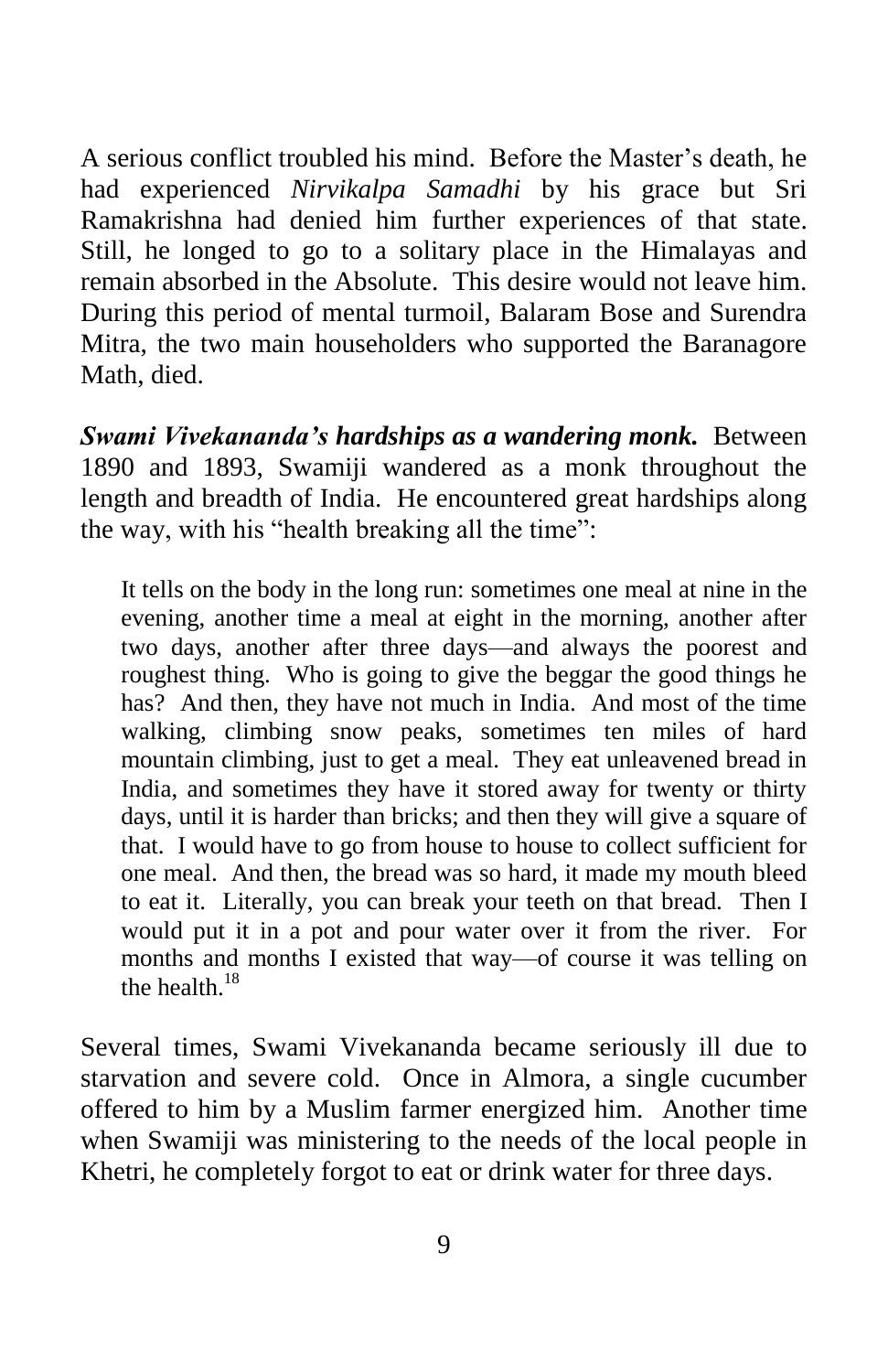The most serious illness attacked him when he was in Hrishikesh with a few of his brother-monks towards the end of 1890. It turned out to be a great blessing. A dangerously high fever and diphtheria had lowered his pulse. In the bitter cold, he fell down unconscious but gradually recovered. Later, he told his brother monks that "during that apparently unconscious state, he had seen that he had a particular mission in the world to fulfill and that until he had accomplished that mission, he would have no rest. Indeed, his brother-disciples noticed such a superabundant spiritual energy welling up in him that it seemed that he could hardly contain it. He was restless to find a proper field for its expression."<sup>19</sup> The vision ended his desire for intense *sadhana* in the Himalayas.

*Swami Vivekananda's mission is born.* Suffering inspires a sense of mission in great souls. Swamiji's personal sufferings never overwhelmed him. The suffering of others inspired him to action. The shock of his sister Jogendrabala's suicide in 1891 turned his mind to the plight of women in India. The tragic condition of India's impoverished masses was much harder for him to bear. It haunted him constantly, pained his heart and made him restless with sorrow. He was always thinking of ways to help them. Their wretched condition and hopeless future dominated his mind. He wrote to a brother disciple, "I am going about taking food at others' houses shamelessly and without the least compunction, like a crow." Swamiji stopped begging from the poor for his own survival. On some days, he vowed never to ask for food and to eat only what came to him. Once, he nearly died for lack of nourishment while passing through a forest for many hours without food and water. He fell exhausted to the ground. He set aside all his thoughts and fixed his mind on God. He remained in this concentrated state. As darkness fell, he saw a tiger approaching. It looked at him, settled on its haunches and did not come any closer. Resigning himself to his fate, he thought, "Ah! This is right; both of us are hungry. After all, this body has not been the means of the absolute realisation. Therefore by it no good to the world will possibly be done. It is well and desirable that it should be of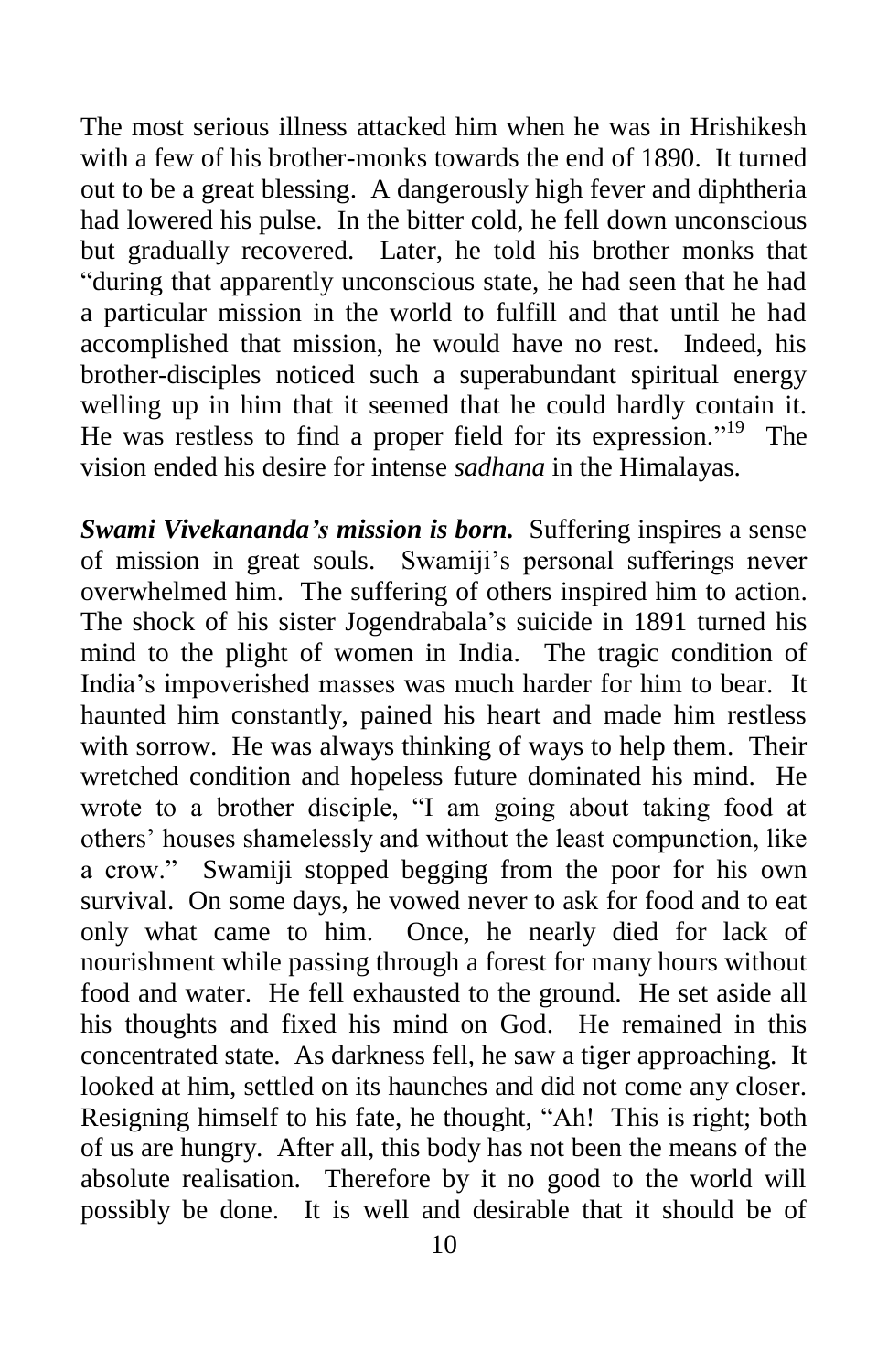service at least to this hungry beast."<sup>20</sup> The tiger sauntered away and Swamiji spent the remainder of the night in deep meditation. At dawn, he felt himself suffused with great power.

By 1893, Swamiji was convinced that he must go to the West and shared this idea with others in Madras: "The time has come for the propagation of our faith . . . for the Hinduism of the Rishis to become dynamic . . . In order to rise again, India must be strong and united, and must focus all its living forces."<sup>21</sup> Without any effort on his part, money was donated for him to go to the Parliament of Religions in Chicago. Still, Swamiji felt uneasy and wanted a sign from the Mother to be certain he was not just "following his own will" or "being carried away by enthusiasm."<sup>22</sup> He earnestly prayed to Mother: "O Mother, show me Thy will! It is Thou Who art the Doer. Let me be only Thy instrument."<sup>23</sup>

In the midst of his agony of waiting for a sign from the Mother, Swamiji had to endure certain betrayals of those who had promised to support his efforts in the West. One wealthy gentleman refused to give even a pie. Then, from Swami Shivananda's reminiscences, it is learned that the Raja of Ramnad, who had encouraged Swamiji to go to the Parliament and pledged Rs, 10,000 (which Swamiji rejected at the time), later changed his mind. The Raja feared that Swamiji might get involved in politics, which would work against the Raja's own intentions. When the Raja was approached through a letter from Swamiji's Madras disciples to fulfill his pledge, he wrote back, "I am unable to send any money for this purpose." $^{24}$  The Raja's rejection augured ill for Swamiji's mission and was a devastating blow to him; Swamiji had placed his hope in the Raja's support for his journey to America. In February 1893, a day after arriving in Hyderabad, Swamiji wrote in part to Alasinga Perumal:

So all my plans have been dashed to the ground. That is why I wanted to hurry off from Madras in the beginning. In that case I would have months left in my hands to seek out for somebody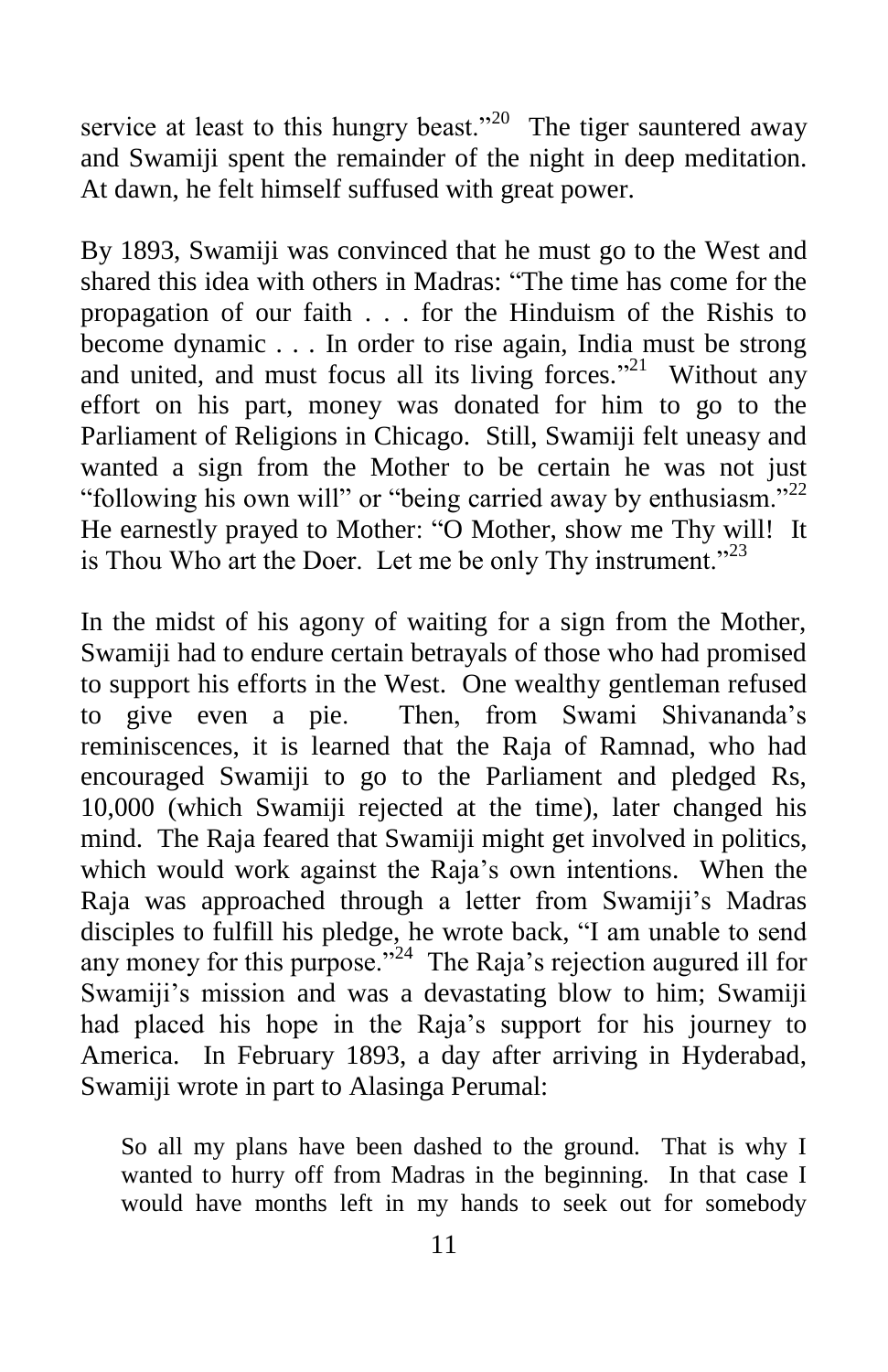amongst our northern princes to send me over to America. But alas, it is now too late. First, I cannot wander about in this heat—I would die. Secondly, my fast friends in Rajputana would keep me bound down to their sides if they get hold of me and would not let me go over to Europe. So my plan was to get hold of some new person without my friends' knowledge. But this delay at Madras has dashed all my hopes to the ground, and with a deep sigh I give it up, and the Lord's will be done! It is my "Praktana" [fate]; nobody to blame.... "Thy will be done on earth as it is in heaven, for Thine is the glory and the kingdom for ever and ever."<sup>25</sup>

Swamiji's many encounters with India's poor gave positive reinforcement to the vision he had had in Hrishikesh about his future mission. With unsurpassed sympathy for the suffering of India's masses, Swamiji ended his life of wandering as a monk. On 20 August 1893, he wrote to Alasinga Perumal, "I have travelled twelve years with this load in my heart and this idea in my head. I have gone from door to door of the so-called rich and great. With a bleeding heart I have crossed half the world to this strange land, seeking for help."<sup>26</sup> Swamiji revealed many of his hardships in this letter: "All those rosy ideas we had before starting have melted, and I have now fight against many impossibilities. . . . Starvation, cold, hooting in the streets on account of my quaint dress, these are what I have to fight against. But, my dear boy, no great things were ever done without great labour."<sup>27</sup> The same day, Swamiji sent Alasinga a cable that read, "Starving. All money spent. Send money to return at least."<sup>28</sup> Swamiji's compassion was fully aroused. He felt compelled both to find a way to help the poor of India and to continue leading the Brotherhood for that purpose.

*The other side of success in America.* To raise money and help India's "sunken millions" to "have a better piece of bread and a better piece of rag on their bodies," he went to America. $29$  Swamiji had to face many trials and suffer many indignities from the first day of his arrival in the West. On July 25, 1893, his steamship, the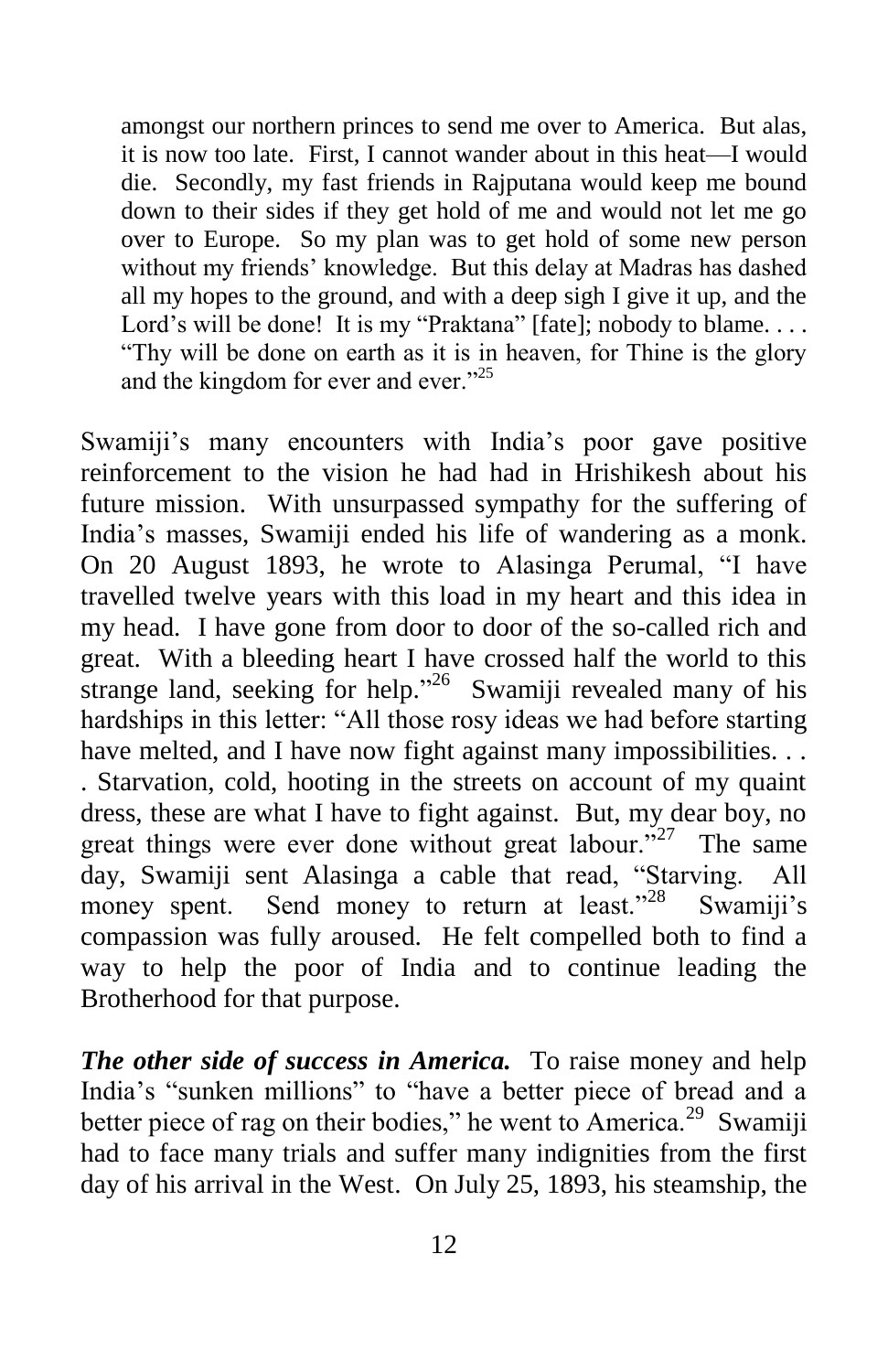*Empress of India*, docked at Vancouver. Swamiji froze to the bone. The clothing his friends had given him was not suitable to the bitter cold of the Pacific Northwest. The next morning, he travelled by rail, changing trains three times along the way to reach Chicago, where he would attend the World Parliament of Religions as a delegate. He was alone in a foreign land, nearly penniless and unaided. He arrived in Chicago five weeks before the opening of the Parliament, "burdened with unaccustomed possessions, not knowing where to go, conspicuous because of his strange attire, annoyed by the lads who ran after him in amusement, weary and confused by the exorbitant charges of the porters, bewildered by the crowds $^{3,30}$  The worldliness and materialism that he saw everywhere shocked him.

The Parliament's authorities required all delegates to produce credentials. Professor John Henry Wright of Harvard University had given him the address of the Chairman of the Parliament Committee. He had also given him letters of introduction to the committees responsible for housing and provisions for the Oriental delegates. Unfortunately, Swamiji had misplaced the address. That night, tired and exhausted, he fell asleep in an empty boxcar in a railway freight yard. The Parliament had not yet begun and Americans had yet to learn who Swami Vivekananda was. He always remained a true Sannyasin. The following morning, in the German quarter, he went to the wealthy neighborhood of Lake Shore Drive to beg for food, in the same manner as in India. He also hoped to get the directions to the Parliament. At every door, the servants who answered his knock mistook him for a vagabond. They rejected him and treated him rudely. On the street, men looked at his foreign dress and mocked him. Swamiji did not write about these things to Alasinga. Cold, exhausted by hunger and anxious about whether the Parliament would accept him as a delegate, he sank down on a park bench and resigned himself to God's will. The rest is history.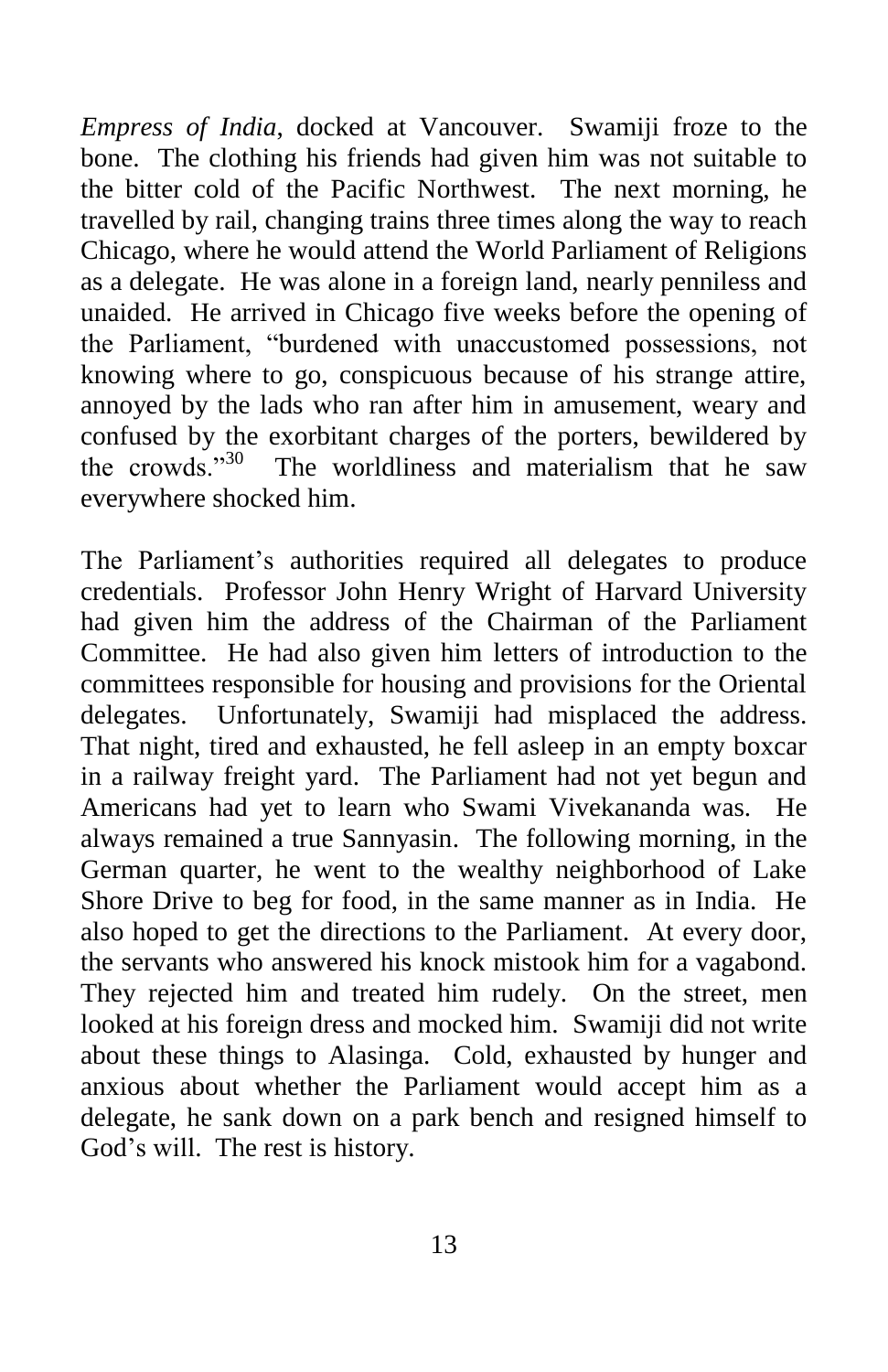The honor and world fame that Swamiji's purity and spiritual stature earned him from his very first address on September 11, 1893 predicted his future. From that day on there was only ceaseless labor for him. The terrific demands on every level of his being, continued until the end of his life. On that day, he lost the dearest treasure of a man of renunciation: peace and quietude. His magnificent success did not make him feel at all triumphant. He stayed alone in his room that night thinking about India's poor and weeping bitterly:

As he retired the first night and lay upon his bed, the terrible contrast between poverty-stricken India and opulent America oppressed him. He could not sleep for pondering over India's plight. The bed of down seemed to be a bed of thorns. The pillow was wet with his tears. He went to the window and gazed out into the darkness until he was well-nigh faint with sorrow. At length, overcome with emotion, he fell to the floor, crying out, "O Mother, what do I care for name and fame when my motherland remains sunk in utmost poverty? To what a sad pass have we poor Indians come when millions of us die for want of a handful of rice, and here they spend millions of rupees upon their personal comforts! Who will raise the masses in India! Who will give them bread? Show me, O Mother, how I can help them!"<sup>31</sup>

He had been bold and fearless at the Parliament as never before that event—full of faith in himself and his mission of helping his people. He was an unassailable messenger of truth. The days with his brother monks at the Baranagore Math had strengthened his faith:

A thousand times despondency came; but there was one thing always to keep us hopeful—the tremendous love between us. I have got a hundred men and women around me; if I become the devil himself tomorrow, they will say, "here we are still! We will never give you up!" That is a great blessing. In happiness, in misery, in famine, in pain, in the grave, in heaven, or in hell who never gives me up is my friend. Is such friendship a joke? A man may have salvation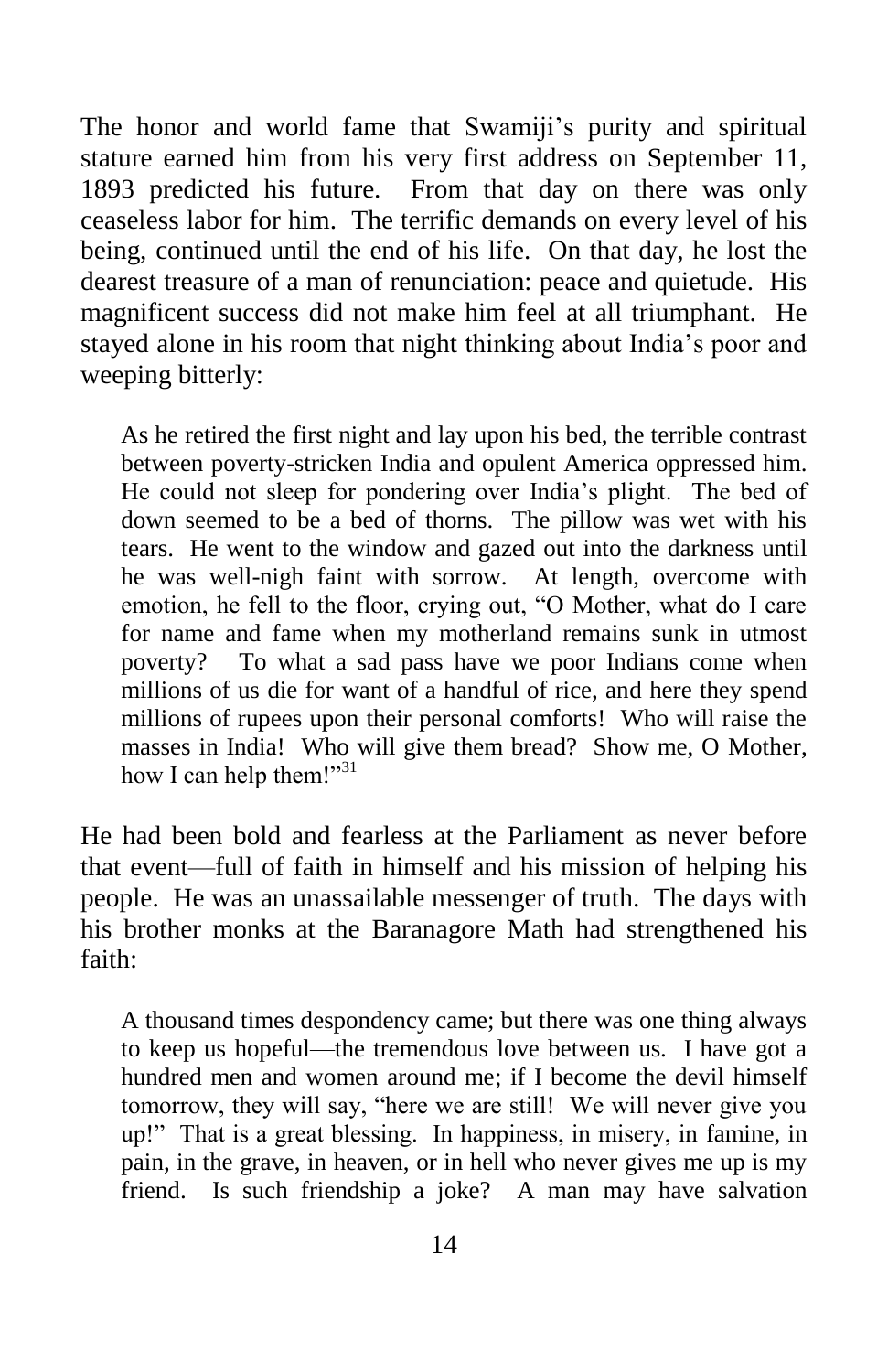through such friendship. That brings salvation if we can love like that. If we have that faithfulness, why, there is the essence of all concentration. You need not worship any gods in the world if you have that faith, that strength, that love. And that was there with us all throughout that hard time. . . . If you really want the good of others, the whole universe may stand against you and cannot hurt you. It must crumble before your power of the Lord in you if you are sincere and really unselfish.<sup>32</sup>

In January 1895, Swamiji organized the headquarters of The Vedanta Society of New York at 54 West 33<sup>rd</sup> Street. In those days, it was not a good neighborhood and he had to put up with many difficulties on this account. Leon Landsberg (Swami Kripananda) had rented one room at this location for Swamiji and shared it with him for a few months, while contributing some practical assistance. From Sister Devamata's account, the residence was "one in a long, monotonous row of dingy boarding houses," which to the Swami was "very dirty and miserable." Swamiji's room had no private bath or kitchen and proved very inconvenient. It was very uncomfortable—less than twenty feet wide and sparsely furnished. He had to meditate, work, eat, sleep and cook (on a stove donated by a friend) in the same room. They had to share the community kitchen on the ground floor and the common bathroom above with everyone. Occasionally, he and Mr. Landsberg would buy a light supper at a cheap restaurant nearby. Swamiji generally did the cooking and Landsberg had to wash many pots and pans, much to his irritation.

On 28 January, Swamiji began teaching Vedanta classes at the Society, in private homes and at public forums. His classes on the four Yogas and the *Bhagavad-Gita* were held "every morning, from 11 till one o'clock and often till later" in his room, "free as air." The spiritual treasures given freely to all by the great Prophet were appreciated but not greatly valued. The donations dropped into the basket that hung near the door of the classroom did not even cover the basic expenses. The lack of funds prevented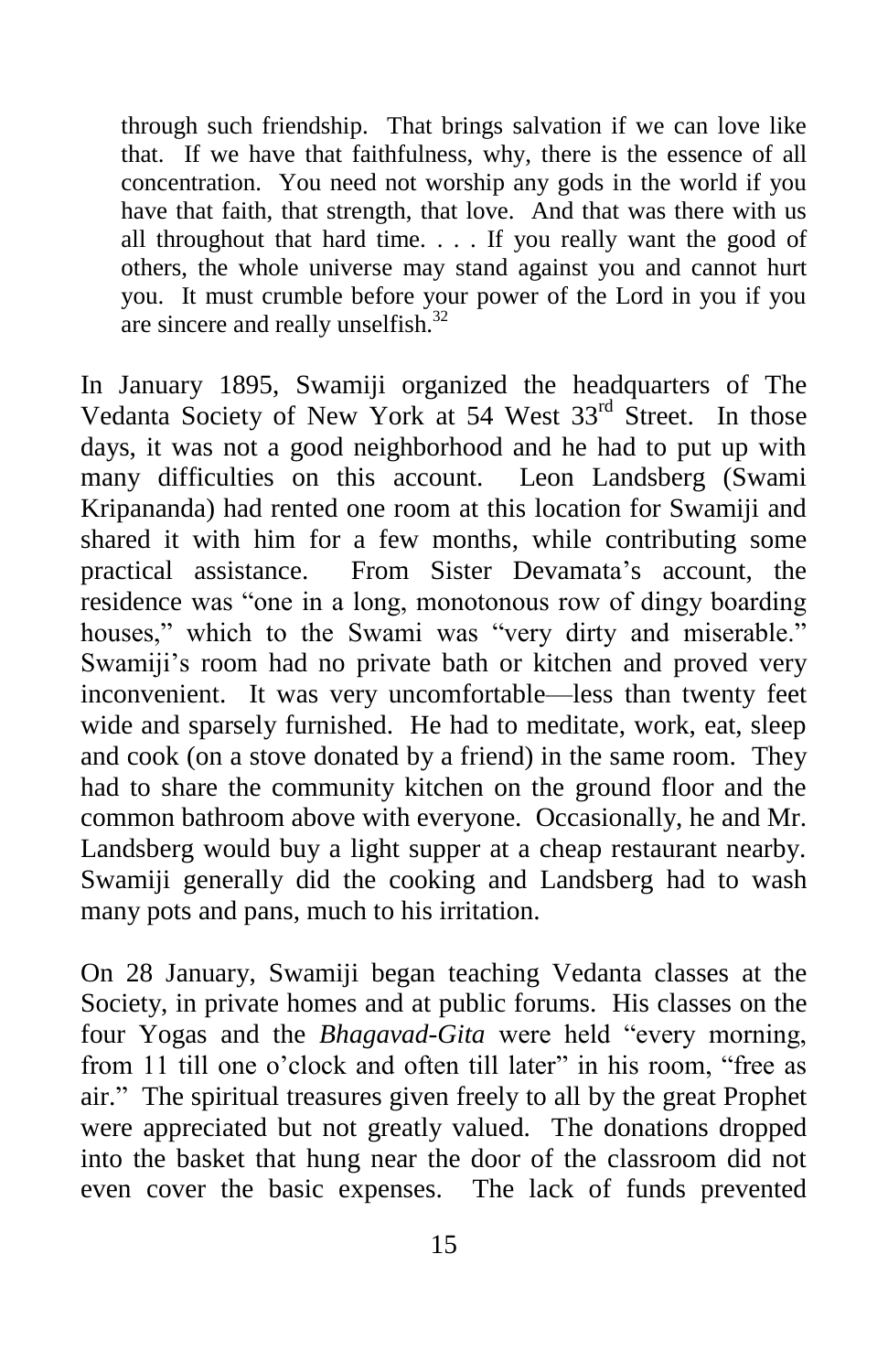Swamiji from moving to a better location and he continued to work hard in his small room on the second floor. Notwithstanding these difficulties, Swamiji was immensely happy and poured his mind, heart and soul into his new mission. A little more than two weeks after moving to this location, Swamiji wrote to Mrs. Bull on 14 February, "I am very happy now. Between Mr. Landsberg and me, we cook some rice and lentils or barley and quietly eat it, and write something or read or receive visits from poor people who want to learn something, and thus I feel I am more a Sannyasin now than I ever was in America."<sup>33</sup> "Long before [June]," Sara Ellen Waldo wrote, "they had outgrown their small beginnings and had removed downstairs to occupy an entire parlour floor and extension."<sup>34</sup>

The extraordinary load of work, however, shattered his health. In February 1895, Swamiji wrote about the hardships of the Eastern tour of lectures: "In order to give lectures, I had often to make my way through snow-covered mountains in the terribly severe winters and had to travel even up to one or two o'clock at night."<sup>35</sup> In his lecture, "Swami Vivekananda and His Work," Swami Abhedananda writes, "Sometimes he would be invited by people living in different cities hundreds of miles apart to give public addresses on the same day and he would accept in every case, travelling for hours by train or by any available conveyance."<sup>36</sup> In mid-April, he was forced to take rest at Ridgely Manor, the estate of Mr. Francis Leggett, the future president of the Vedanta Society of New York. Ten days' rest at the placid retreat on the Hudson River, 80 miles north of New York City, renewed his spirit. "I am to create a new order of humanity," he wrote to Alasinga Perumal that May. 37 Eight days later, he was still in a confident mood and wrote to Alasinga, "Now I have got a hold on New York, and I hope to get a permanent body of workers who will carry on the work when I leave the country . . . . *Men* are more valuable than all the wealth of the world."<sup>38</sup> May had not passed when Swamiji had to face insurmountable financial difficulties and the unexpected departure of Leon Landsberg. He now had to do nearly everything alone to maintain his "household." His mood changed. He wrote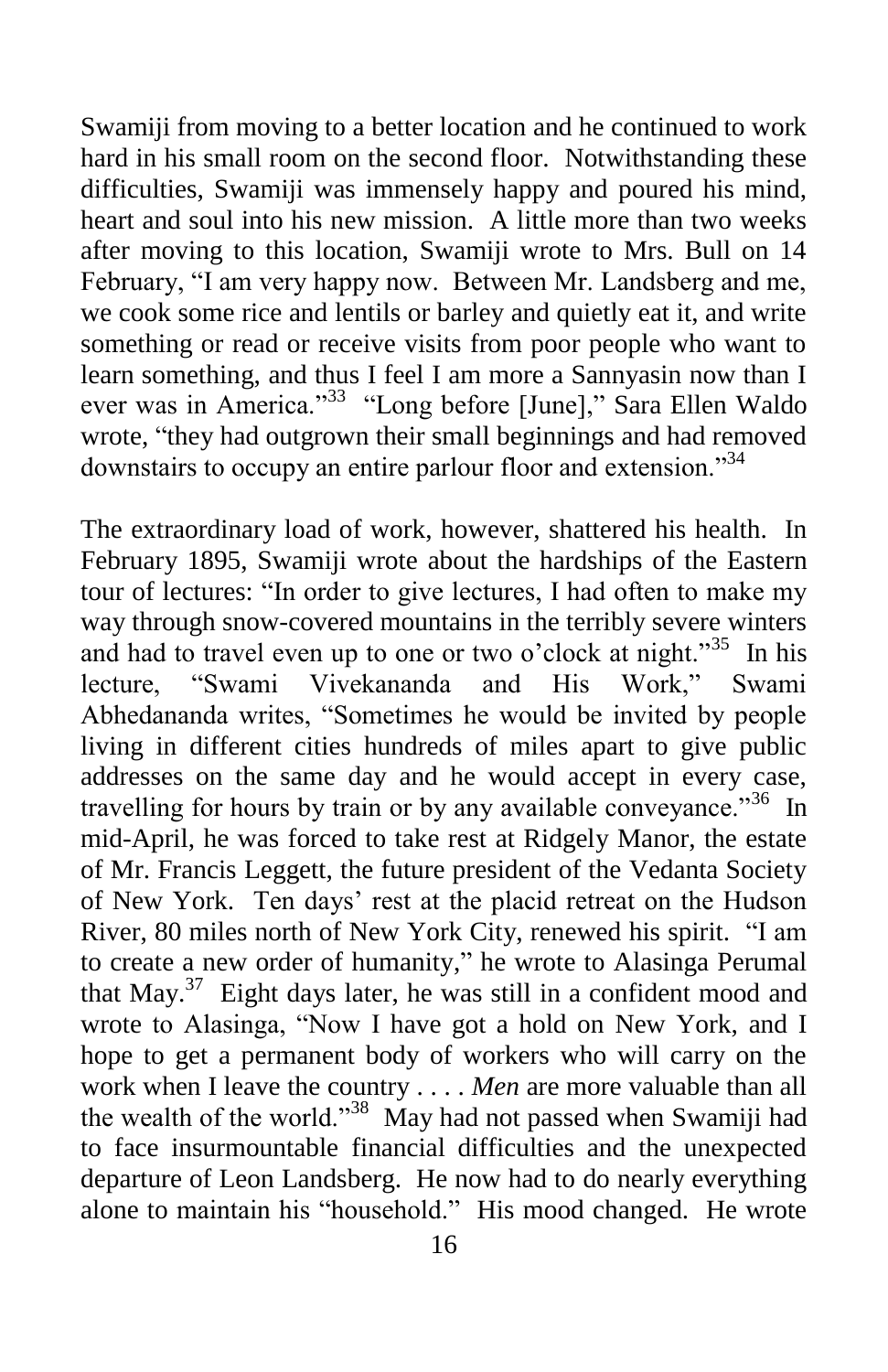to Mrs. Bull, "The classes are going on; but I am sorry to say, though the attendance is large, it does not even pay enough to cover the rent. I will try this week and then give up." $39$  In June he wrote to Mary Hale, "Landsberg has gone away to live in some other place, so I am left alone. I am living mostly on nuts, fruits and milk." $\dot{a}^{40}$  His health quickly deteriorated again and he felt himself wearing out. His "nerves were wracked, his brain tired, his whole body overtaxed. He longed for a brief period of rest and recuperation."<sup>41</sup>

Swamiji knew that corresponding adversity and suffering accompany life's joys and satisfaction. In September 1899, he wrote to Mr. E. T. Sturdy:

I am always in the midst of ebbs and flows. I knew it always and preached always that every bit of pleasure will bring its quota of pain, if not with compound interest. I have a good deal of love given to me by the world; I deserve a good deal of hatred therefore. I am glad it is so—as it proves my theory of "every wave having its corresponding dip" on my own person.

As for me, I stick to my nature and my principle—once a friend, always a friend—also the true Indian principle of looking subjectively for the cause of the objective. $42$ 

In fact, his faithful friend Mr. Sturdy had come under the influence of people who were hostile to Swamiji and his noble mission in the West. Sturdy lost his faith in Swamiji. He sent Swamiji a long letter with harsh and unjust accusations against him. Swamiji, however, continued to bless him and accepted this misfortune as part of his own karma. His letter to Mr. Sturdy in November 1899 is not given in its entirety. It reveals the spiritual strength with which Swamiji silently endured this injustice:

My Dear Sturdy,

This is not to defend my conduct. Words cannot wipe off the evils I have done, nor can any censor stop from working the good deeds, if any.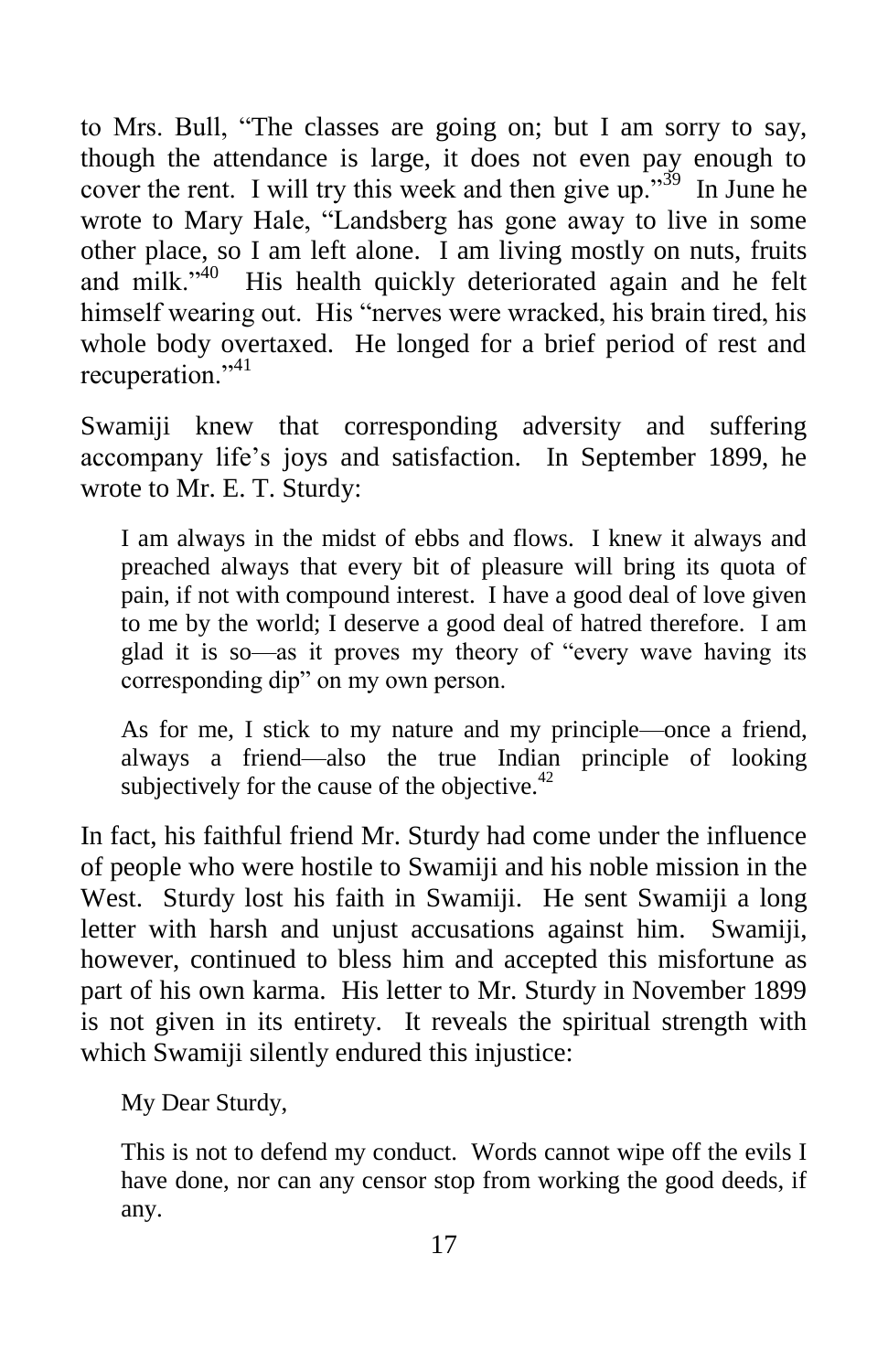For the last few months I have been hearing so much of the luxuries I was given to enjoy by the people of the West—luxuries which the hypocrite myself has been enjoying, although preaching renunciation all the while; luxuries, the enjoyment of which has been the great stumbling-block in my way, in England at least,. I nearly hypnotized myself into the belief that there has at least been a little oasis in the dreary desert of my life, a little spot of light in one whole life of misery and gloom, one moment of relaxation in a life of hard work and harder curses—even that oasis, that spot, that moment was only one of sense-enjoyment!!

I was glad, I blessed a hundred times a day those that had helped me to get it, when, lo, your last letter comes like a thunderclap, and the dream is vanished. I begin to disbelieve your criticism—have little faith left in all this talk of *luxuries* and enjoyments, and other visions memory calls up. These I state. Hope you will send it round to friends, if you think fit, and correct me where I am wrong.

I remember your place at Reading, where I was fed with boiled cabbage and potatoes and boiled rice and boiled lentils, three times a day . . . [I do not] remember myself as complaining . . . *though I lived as a thief*, shaking through fear all the time, and working every day for you . . . [and] of the house on St. George's Road . . . My poor brother was ill there and . . . drove him away. There too, I don't remember to have had any luxuries as to food or drink or bed or even *the room given to me*. . . . The next was Miss Müller's place. Though she has been very kind to me, I was living on fruits and nuts. . . . [and] the black hole of London where I had to work almost day and night and cook the meals oft-times for five or six, and most nights with a bite of bread and butter. . . . With the exception of Capt. and Mrs. Sevier, I do not remember even one piece of rag as big as a handkerchief I got from England. On the other hand, the incessant demand on my body and mind in England is the cause of my breakdown in health. This was all you English people gave me, whilst working me to death, and now I am cursed for the luxuries I lived in!! Whosoever of you has given me a coat? Whosoever a cigar? Whosoever a bit of fish or flesh? Whosoever of you, I dare say, I asked food or drink or smoke or dress or money from you?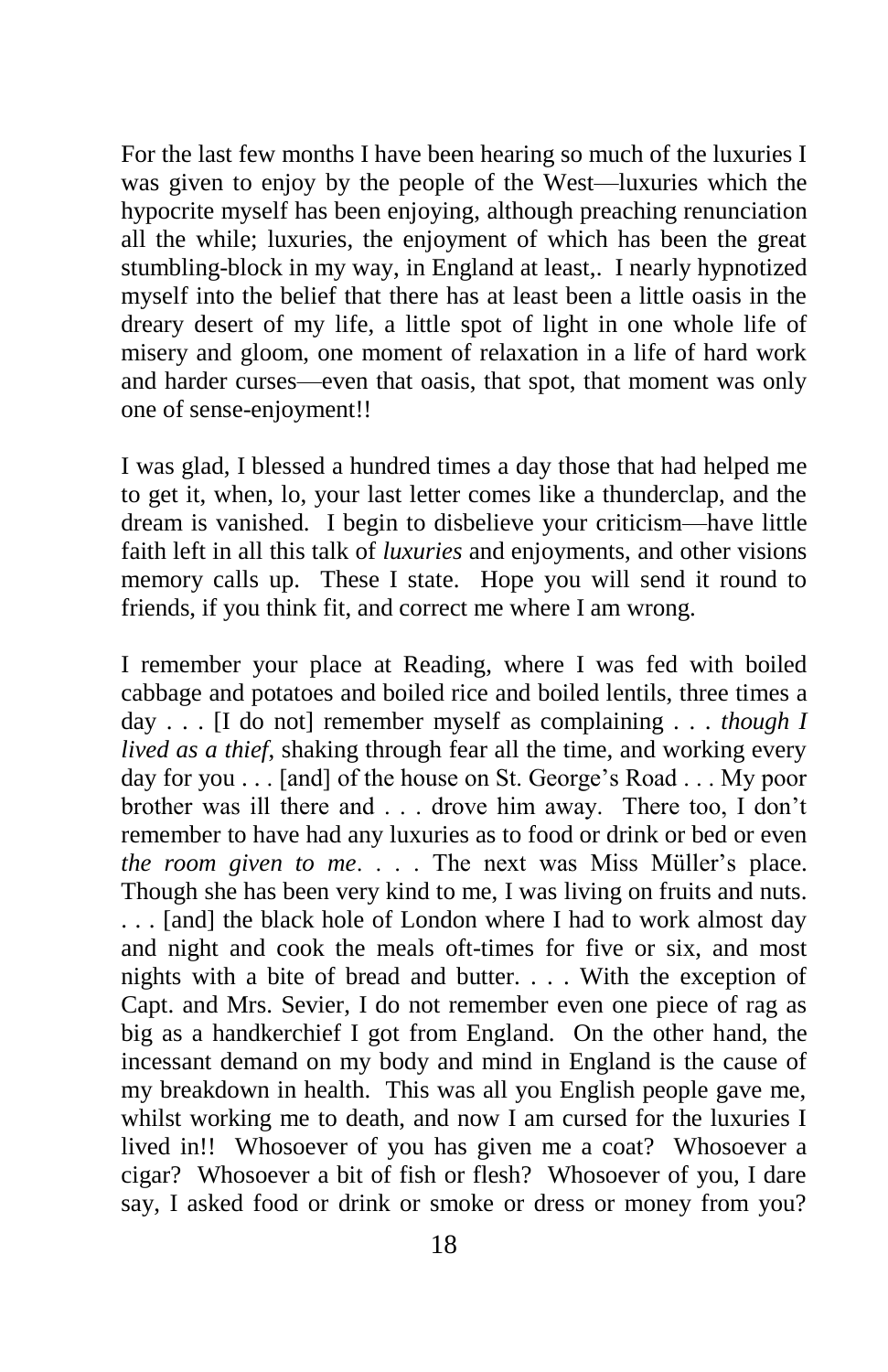Ask, Sturdy, as for God's sake, ask your friends, and first ask your own "God within who never sleeps."

You have given me money for my work. Every penny of it is there. Before your eyes, I sent my brother away, perhaps to his death; and I would not give him a farthing of the money, which was not my private property. . . . On the other hand, I remember in England Capt. and Mrs. Sevier . . . [who] never cursed me for my luxuries, though they are ready to give me luxuries, if I need or wish.

I need not tell you of Mrs. Bull, Miss MacLeod, Mr. and Mrs. Leggett. You know their love and kindness for me, and Mrs. Bull and Miss MacLeod have been to our country, have lived and moved with us as no foreigner ever did, roughing it all, and they do not ever curse me and my luxuries either . . . and these were the people whose bread I was eating, whose clothes were covering my back, whose money bought my smokes and several times paid my rent, whilst I was killing myself for your people, when you were taking *my pound of flesh* for the dirty hole and starvation and reserving all this accusation of luxury.

"The clouds of autumn make great noise but send no rain;

The clouds of the rainy season without a word flood the earth."

See Sturdy, those that have helped or are still helping have no criticism no curses: it is only those who do nothing, who come only to grind their own axes, that curse, that criticize. That such worthless, heartless, selfish, rubbish criticize, is the greatest blessing that can come to me. . . . Take these critics up one after the other—it is all flesh, all flesh and no spirit anywhere. Thank God, they come out sooner or later in their true colours. And you advise me to regulate my conduct, my work, according to the desires of such heartless, selfish persons, and are at your wit's end because I do not! . . .

Well, Sturdy, my heart aches. I understand it all. I know what you are in—you are in the clutches of people who want to use you . . . But, my poor boy, you have got the flesh smell—a little money—and vultures are around. Such is life.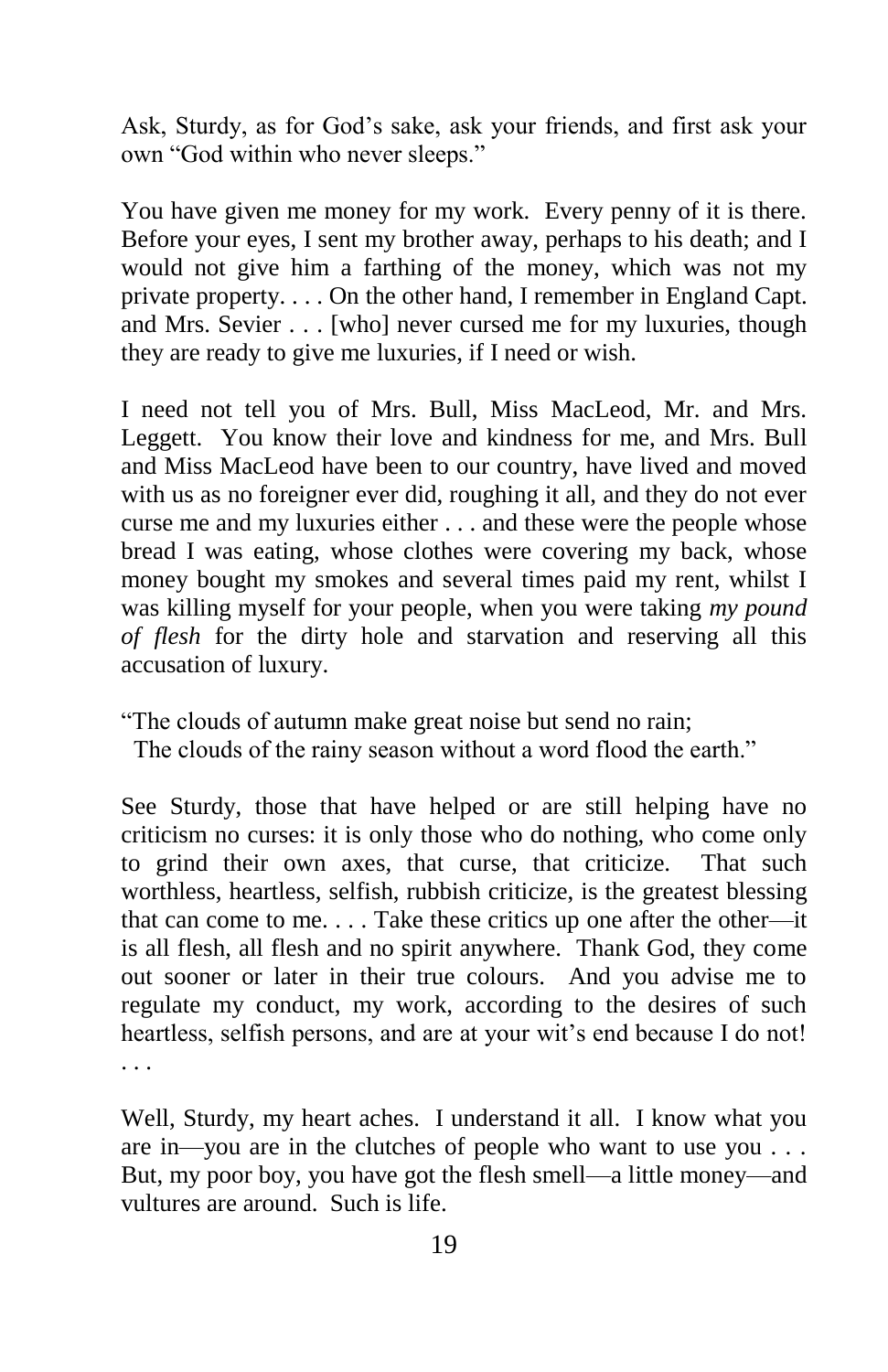You said a lot about ancient India. That India still lives, is not dead, and that living India dares even today to deliver her message without fear or favour of the rich, without fear of anybody's opinion, either in the land where her feet are in chains or in the very face of those who hold the end of the chain, her rulers. That India still lives.  $\dots$  – India of undying love, of everlasting faithfulness, the unchangeable, not only in manners and customs, but also in love, in faith, in friendship. And I, the least of that India's children, love you, Sturdy, with *Indian* love, and would any day give up a thousand bodies to help you out of this delusion.

Ever yours, Vivekananda<sup>43</sup>

During his lectures, Swamiji tried to remove ignorance, superstitious beliefs and prejudice in the minds of his listeners. Powerful enemies, so-called rationalists, scholarly western philosophers, atheists, materialists and the like often came to his lectures. Jealous missionaries and Christian extremists feared his profound influence on the minds of Christians. Openly, shamelessly, they expressed their malice. Their false accusations even infected the minds of some of the Indian delegates at the Parliament. Brahmo leader Pratap Chandra Mazoomdar envied Swamiji's personal success at the Parliament. He kept up a long campaign of harsh slander against Swamiji's character and roused many Bengalis to his cause. Swamiji ignored the false charges against him in America and India. He was indifferent to the praises simultaneously heaped upon him in America. In 1894, he had written to Miss Isabelle McKindley from New York:

Now I do not care what they even of my own people say about me (referring to Mazoomdar and others who agreed with him)—except for one thing. I have an old mother. She has suffered much all her life and in the midst of all she could bear to give me up for the service of God and man; but to have given up the most beloved of her children—her hope—to live a beastly immoral life in a far distant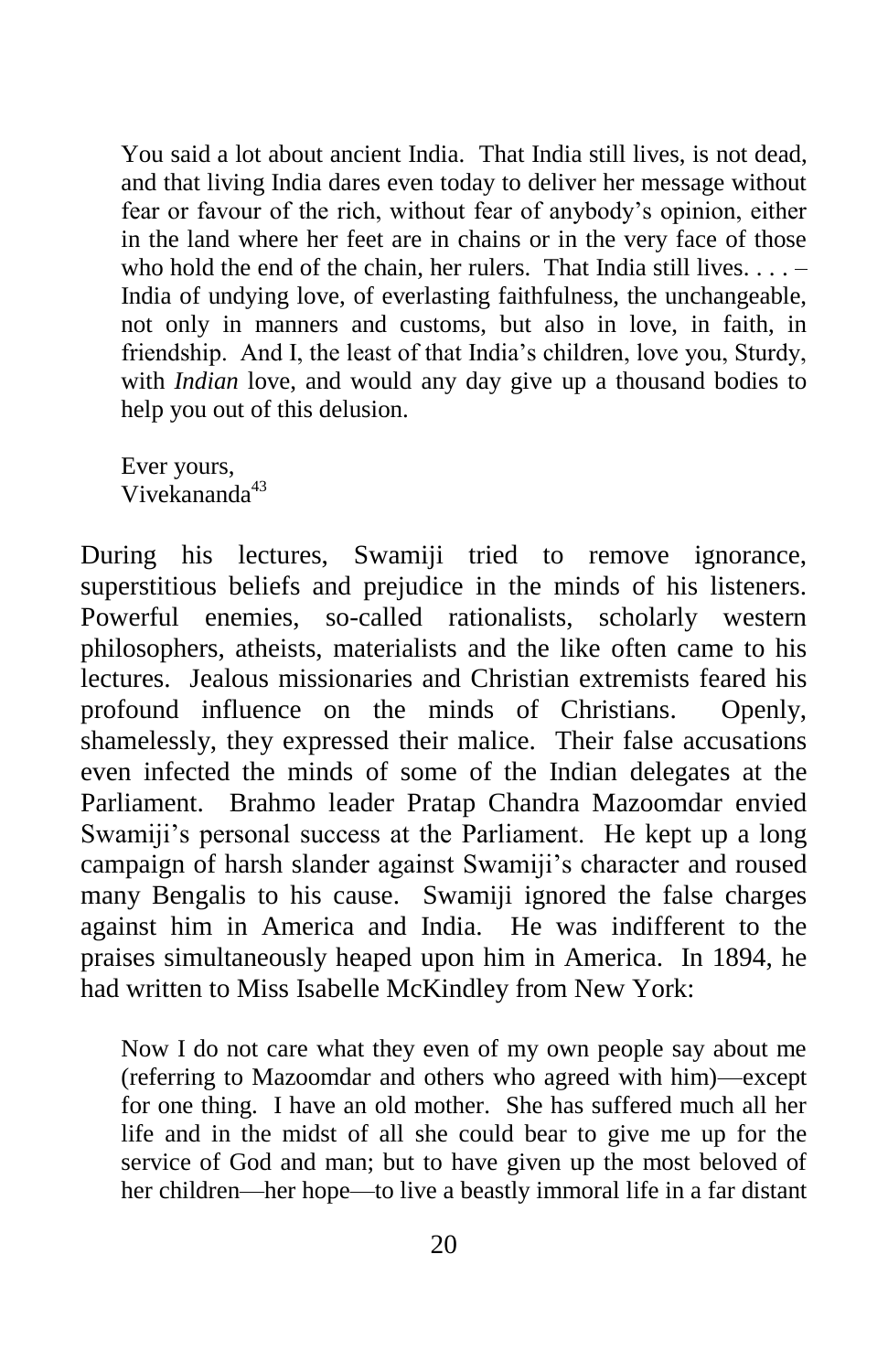country, as Mazoomdar was telling in Calcutta, would have simply killed her. But the Lord is great, none can injure His children.<sup>44</sup>

Preaching in the States had been no easy matter for Swamiji. Americans had given him a mixed reception. Great open-minded thinkers and scientists of his time praised him. Dogmatic, meanspirited and prejudiced people condemned him. Others with staked interests gave him a hard time. To make matters worse, Swamiji was well aware of the potential threat to his life in the West. He wrote, "It struck me more than once that I should have to leave my bones on foreign shores, owing to the prevalence of religious intolerance."<sup>45</sup> By one account, during a dinner in Detroit there had been an attempt to kill him by poisoning his coffee. As he raised the cup to his lips, he suddenly had a vision of Shri Ramakrishna standing alongside him and saying, "Do not drink—it is poisoned."<sup>46</sup> In the West, Swamiji had faced several other close encounters with death with great courage and strength. In England, when a stampeding bull chased him and his party, a woman fell while trying to escape. Swamiji confronted the charging bull in an effort to protect her, whereupon the bull stopped in its tracks! Another time in the Alps, he barely escaped falling from a rock face to his death.

*Swamiji's spiritual attitude toward nationalism.* Swami Vivekananda's nationalistic fervor was uniquely passionate and powerful. Only those nearest to him in spirit could understand it. When Swamiji returned from his first visit to America, Swami Turiyananda went to see him in Calcutta at Balaram Mandir and described it perfectly:

I found him pacing the verandah like a caged lion. He was deep in thought and did not notice my presence. . . . He began to hum under his breath a celebrated song of Mirabai. And the tears welled up in his eyes. He stopped and leaned against the railing, and hid his face in his two palms. His voice became more distinct and he sang, repeating several times: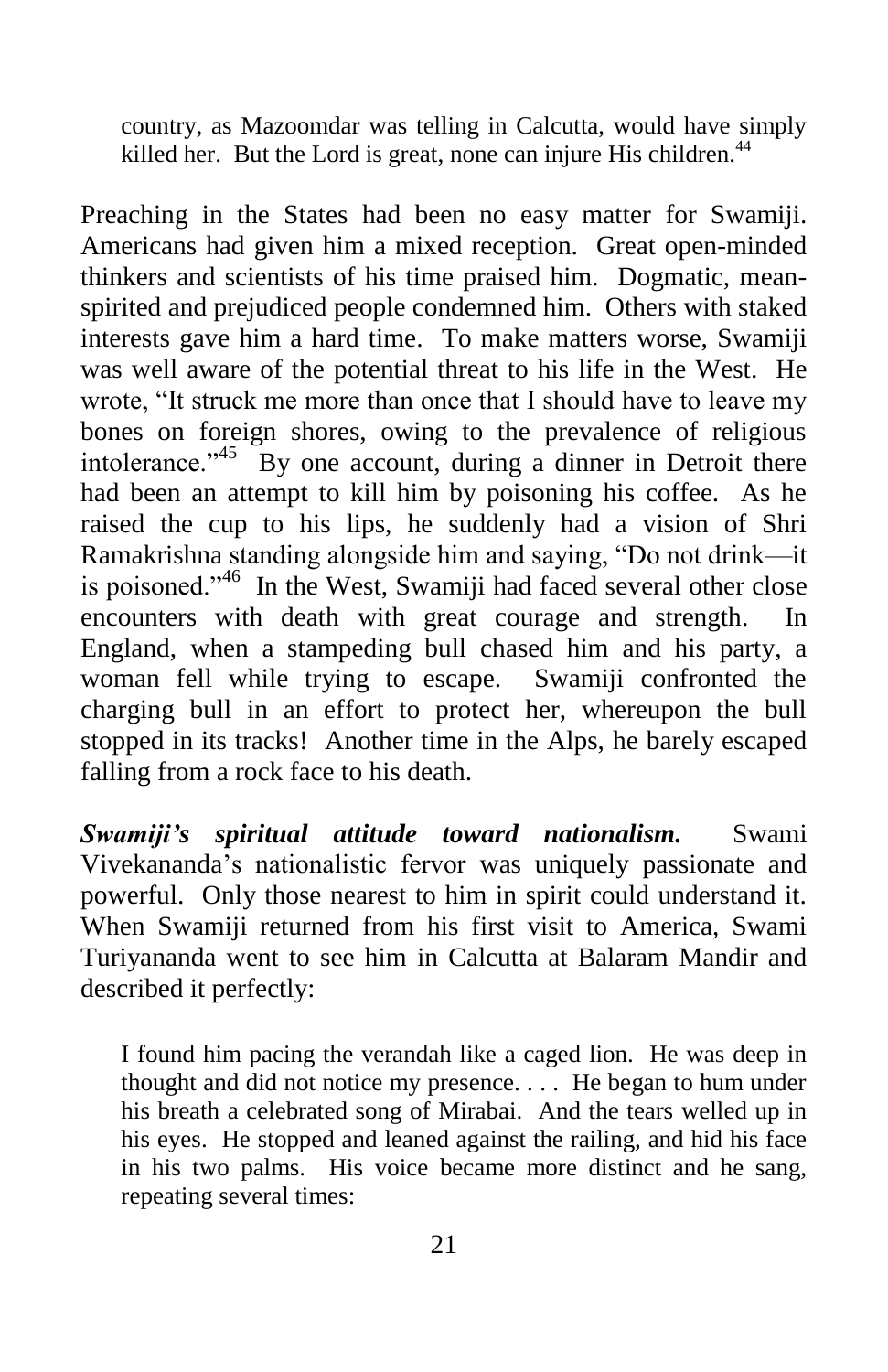"Oh, nobody understands my sorrow!" And again, "Only he who suffers knows the anguish of sorrow!" . . . His voice pierced me through and through like an arrow. I could not understand the cause of his affliction. . . . Then suddenly I understood. It was his rending sympathy which made him often shed tears of burning blood. And the world would never have known it.  $\cdots$ 

Do you think that these tears of blood were shed in vain? No! Each one of those tears, shed for his country, every inflamed whisper of his mighty heart will give birth to troops of heroes, who will shake the world with their thoughts and their deeds.<sup>47</sup>

*Swamiji's agony for India calls forth the grace of the Divine Mother.* Numerous worries and setbacks greatly troubled Swamiji's mind and health. Two things about the Baranagore Math caused him much anxiety: the uncertain financial support of his brother-disciples and the administration of the Math. In addition, he lost two dedicated workers. His disciple E. T. Sturdy and Miss Henrietta Mueller betrayed his trust and abandoned him. The two disciples that Swamiji had initiated into sannyasa at Thousand Island Park in 1895, Leon Landsberg (Swami Kripananda) and Mme. Marie Louise (Swami Abhayananda) turned against him, despite receiving his blessing and his authorization to teach. "We have no organization, nor do we want to build any. Each one is quite independent to teach, quite free to preach whatever he or she likes. If you have the spirit within, you will never fail to attract others. . . . Individuality is my motto, I have no ambition beyond training individuals up," he had written in a letter to Swami Abhayananda in late 1895.<sup>48</sup> Swami Kripananda defected in 1898. Neither had succeeded in attracting new members and neither served his cause as he had hoped. The mission in America, Swamiji concluded with disappointment, "would have to be carried on by Indians."<sup>49</sup>

His health was poor and the environment was hostile. His agonies came to a climax in the second week of September 1898. The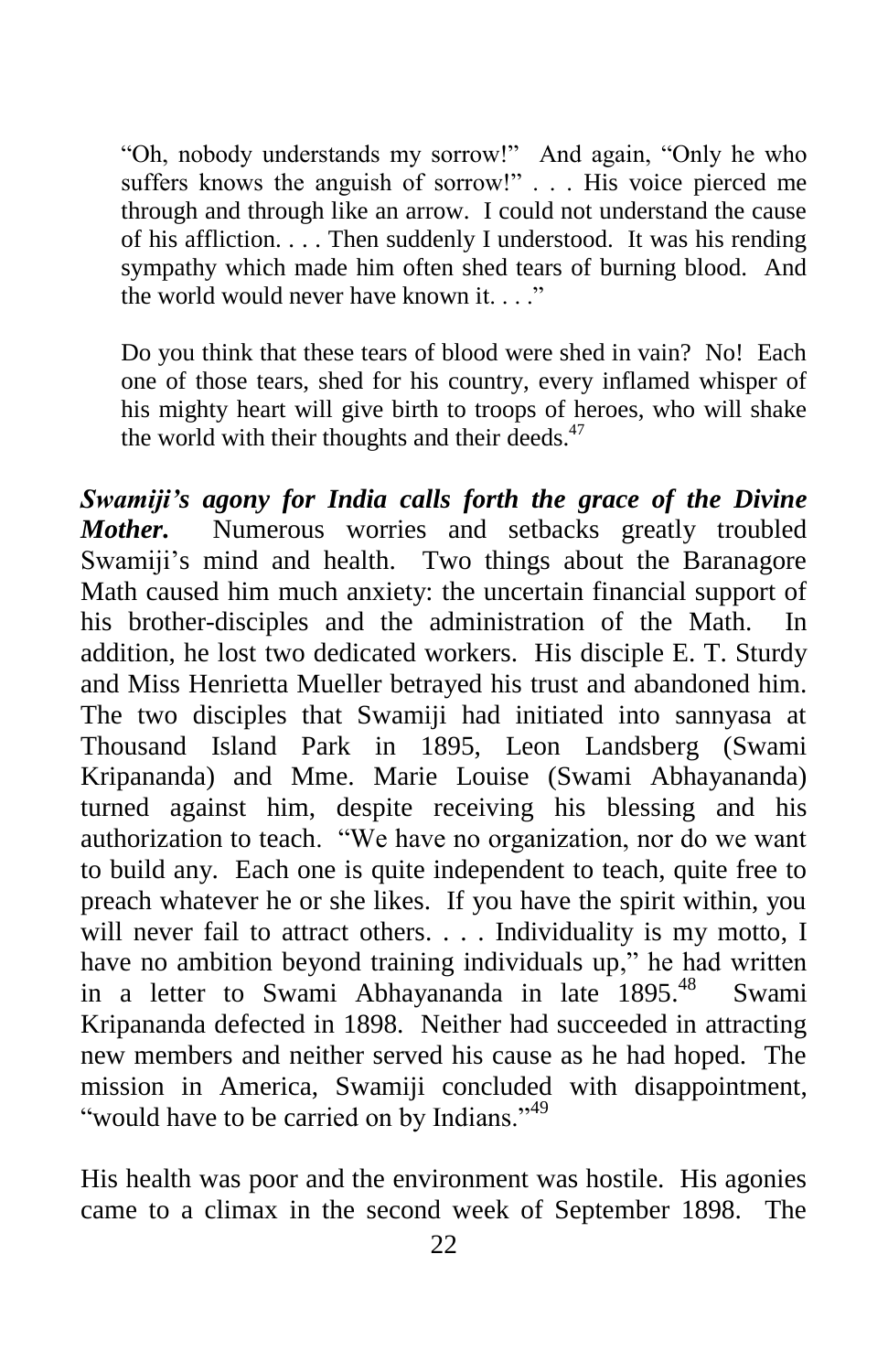Divine Mother had given him all his strength. Now, he meditated deeply upon the darker and painful side of life, upon Death. He experienced Mother Kali in Her inscrutable horrific aspect and was granted Her vision. That experience shook his body and mind to the core. Swamiji said, "That which Sri Ramakrishna called "Kali," took possession of my body and soul . . . . That makes me work and work, and never lets me keep still or look to my personal comfort<sup>"50</sup>

*Swamiji endures the slow response to his mission.* The two years Swamiji spent in India between his first two visits to the West were "specially bad," he wrote to Miss Mary Hale in 1900. He continued, "I have been living in mental hell . . . I never know a moment's peaceful life. It has always been high pressure, mentally."<sup>51</sup> Firstly, despite his hard work, the Indian people were not adequately responding to his clarion call to action. This was partly due to the opposing influence of orthodox Brahmins, the Brahmo Samaj, Theosophists, and Christian missionaries. Secondly, his brother disciples also were slow to accept his mission. Tearfully, he said to his brother disciple Swami Turiyananda, "Dear Haribhai, can't you see me laying down my life inch by inch in fulfilling this mission of my Master till I have come to the verge of death? Can you look on without helping by relieving me of a part of my great burden?" $52$ 

*Swamiji's remedy for suffering.* During his second visit to America, Swamiji sometimes mentioned his difficulties to his American disciples when writing to them about other matters:

Some days I feel I can bear everything and suffer everything . . . Then again, I am afraid. . . . I can always work better alone, and am physically and mentally best when entirely alone! I scarcely had a day's illness during my eight years of lone life away from my brethren. Now I am getting up, being alone. Strange, but that is what Mother wants me to be. "Wandering alone like the rhinoceros . . ."<sup>53</sup>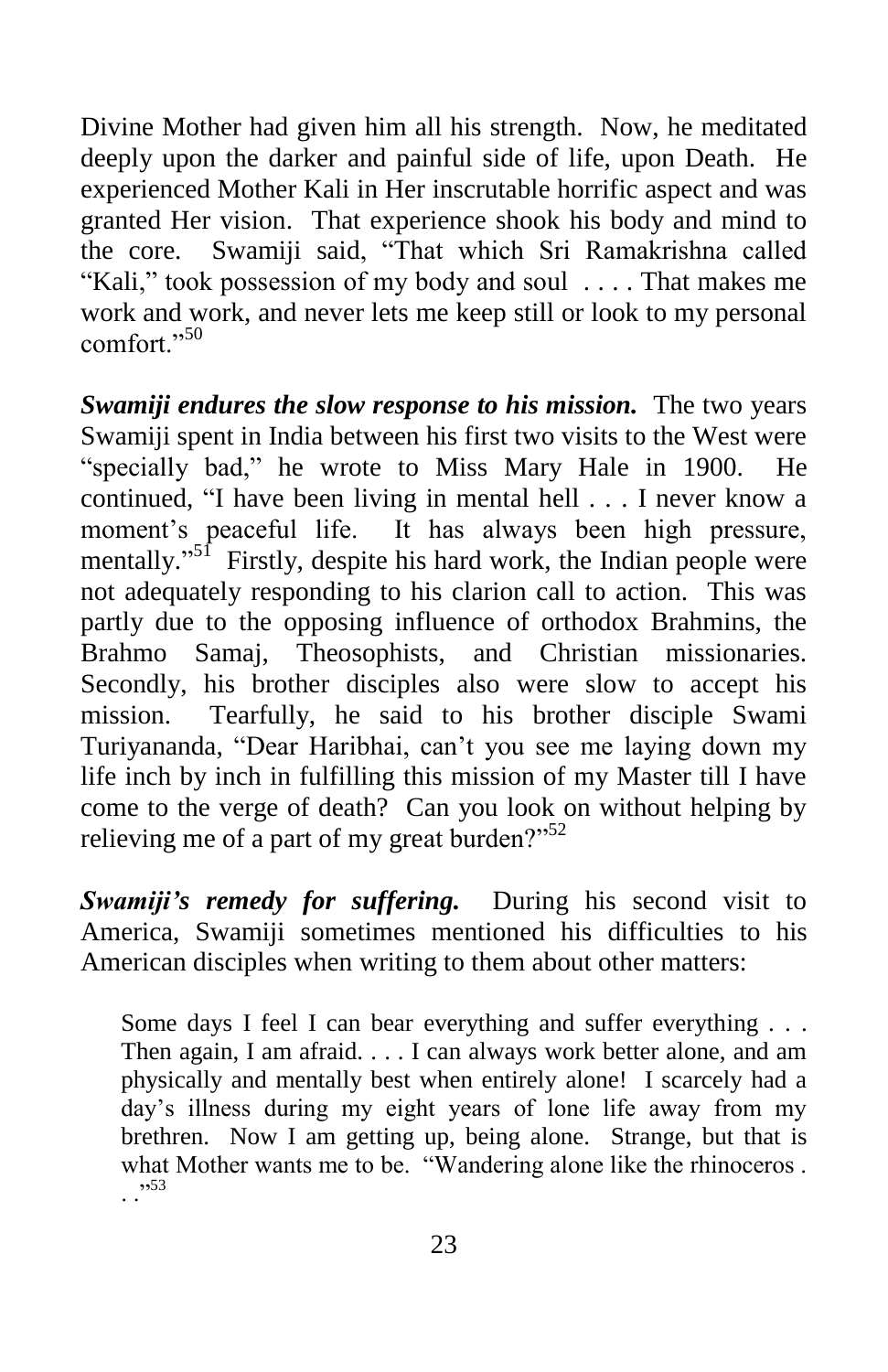I have lost many, suffered much . . . "I was in the glare, burning and panting all the time . . . My life is made up of blows like that, and hundred times worse, because of poverty, treachery, and my own foolishness!"<sup>54</sup>

Swamiji rarely spoke about his "jarring and clashing life"<sup>55</sup> to others. On 5 January 1900, he made an exception. He was speaking to a spellbound audience in Los Angeles, California. His lecture, "The Open Secret," was about man's essential divinity and the means of attaining it. He said that it is our duty and innate human right to assert our divine heritage in the midst of our troubles and misery. We are miserable because we are ignorant about the glory of the Self or *Atman*. Swamiji said:

Many times I have been in the jaws of death, starving, footsore, and weary; for days and days I had no food, and often could walk no farther; I would sink down under a tree, and life would seem ebbing away. I could not speak, I could scarcely think, but at last the mind reverted to one idea: "I have no fear nor death; I never hunger nor thirst. I am It! I am It! The whole of nature cannot crush me; it is my servant. Assert thy strength, thou Lord of Lords and God of gods! Regain thy lost empire! Arise and walk and stop not!" And I would rise up, reinvigorated, and here am I, living, today.<sup>56</sup>

With these words, Swamiji vindicated his earlier statement of fearlessness, strength and faith made to his countrymen during his lectures from Colombo to Almora in 1897:

Awake, Awake, Awake from this hypnotism of weakness. None is really weak; the soul is infinite, omnipotent and omniscient. Stand up, assert yourself, proclaim the God within you, do not deny Him! Too much of inactivity, too much of weakness, too much of hypnotism has been and is upon our race. O ye modern Hindus, dehypnotize yourselves. The way to do that is in your own sacred books. Teach yourselves, teach everyone his real nature, call upon the sleeping soul, and see how it awakes. Power will come, glory will come, goodness will come, purity will come, and everything that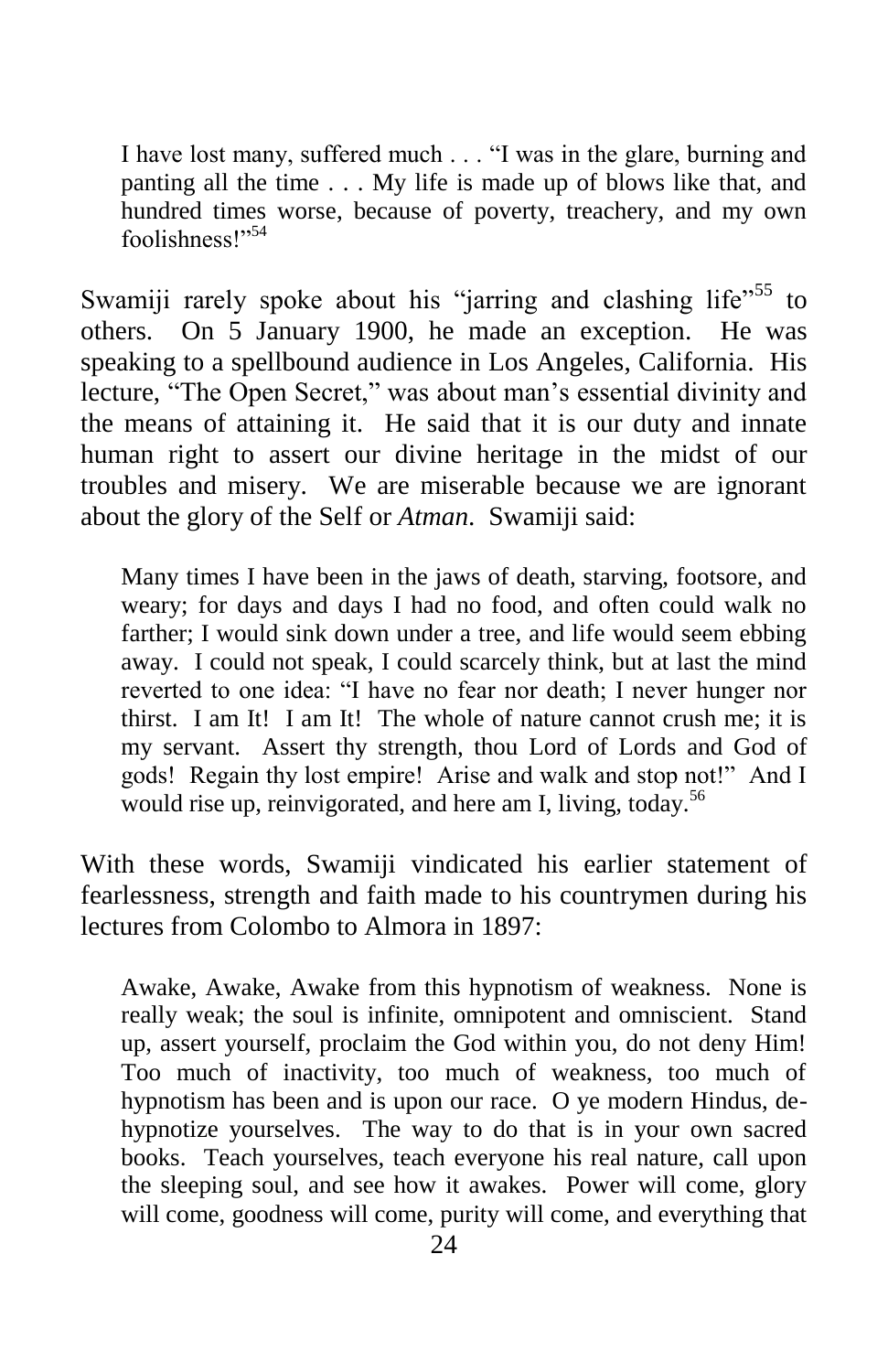is excellent will come when the sleeping soul is roused to selfconscious activity.<sup>57</sup>

Whenever Swamiji spoke of strength, it was exhilarating. Hearing him, others were filled with new hope and courage. "Strength" was the core and kernel, the secret, of his heroic life.

Swamiji's inspired sense of duty knew no obstacle. He left America the second time on 26 July 1900 and eventually returned to India in shattered health. He had diabetes, dropsy and asthma, and the sight in his right eye almost gone. In spite of suffering from these conditions for the remainder of his life, he never abandoned any duty that he considered sacred. No obstacle could hinder him.

*His explanation of the contrasting elements of his life.* Swamiji traced his suffering and mistakes to his emotional nature. Once, he indicated that this was the cause of his checkered life:

There are two sorts of persons in the world. The one—strongnerved, quiet, yielding to nature, not given to much imagination, yet good, kind, sweet, etc., . . . they alone are born to be happy. There are others again with high-strung nerves, tremendously imaginative, with intense feeling . . . For them there is no happiness. . . . [They] will have to run between ecstasy and misery.<sup>58</sup>

My mistakes have been great, but every one of them was from too much love. How I hate *love*! Would I never had any Bhakti! . . . The peace, the quiet I am seeking, I never found. I went years ago to the Himalayas, [with the intention] never to come back; and my sister committed suicide, the news reached me there, and that weak heart flung me off from that prospect of peace! It is the weak heart that has driven me out of India to seek some help for those I love, and here I am! Peace I have sought, but the heart, that seat of Bhakti, would not allow me to find it. Struggle and torture, torture and struggle!<sup>59</sup>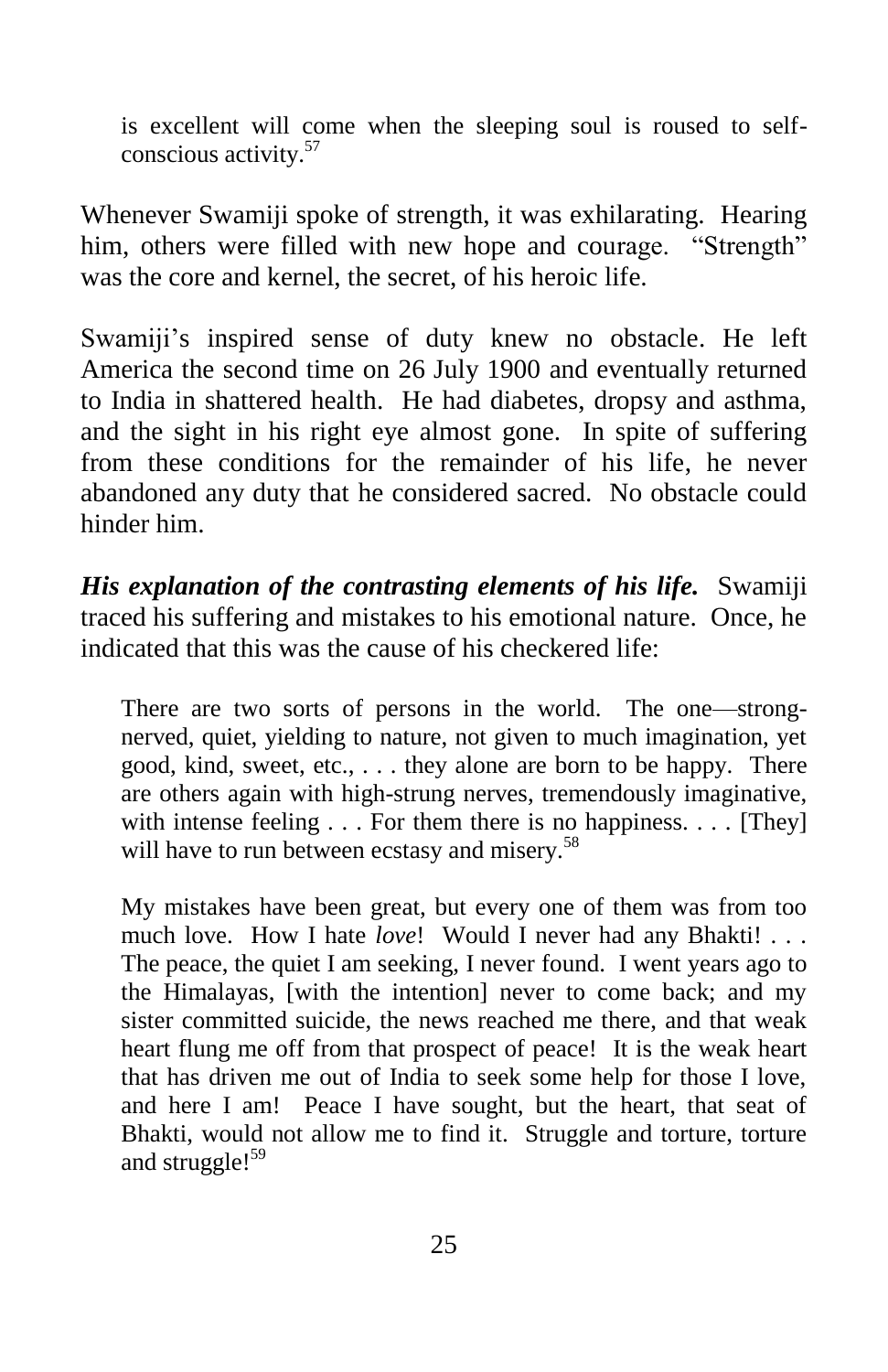*His longing for solitude is spiritually fulfilled.* Swamiji's inner peace did not depend on human affection or friendship. He attuned himself to the living, eternal Truth. He wished always to draw nearer to that Truth through renunciation. He wanted to forego all human companionship and consolation and remain a *Sannyasin* in solitude. Recognizing the futility of this wish, he mentally renounced that desire. In March 1900, he wrote to Miss Mary Hale:

My health is so-so, but my mind is very peaceful and has been for some time. I am trying to give up all anxiety unto the Lord. I am only a worker. My mission is to obey and work. He knows the rest. "Giving up all vexations and paths, do thou take refuge unto Me. I will save you from all dangers" (*B. Gita*, XVIII: 66). I am trying hard to realise that. May I be able to do it soon.<sup>60</sup>

The world did not beguile Swamiji. Still, it was hard for him to quit yearning for an end to his travels and teachings. Ten days later, he wrote again to Miss Mary Hale:

As for me, I am tired on the other hand, of eternal tramping; that is why I want to go back home and be quiet. I do not want to work anymore. My nature is the retirement of a scholar. I never get it! I pray I will get it, now that I am all broken and worked out. Whenever I get a letter from Mrs. Sevier from her Himalayan home, I feel like flying off to the Himalayas. I am really sick of this platform work and eternal trudging and seeing new faces and lecturing.<sup>61</sup>

Swamiji easily endured his share of emotional suffering. He carried the will of his Master in his heart. He offered all his actions, thoughts and feelings as his devout adoration, worship, love and dedication to Sri Ramakrishna. Therefore, his cross made him a Man of Joy, not a "Man of Sorrows." Six days later, he sent another letter to Miss Mary Hale that shows he had gone beyond all intellectual understanding. He had found the peace of the Self of Advaita Vedanta: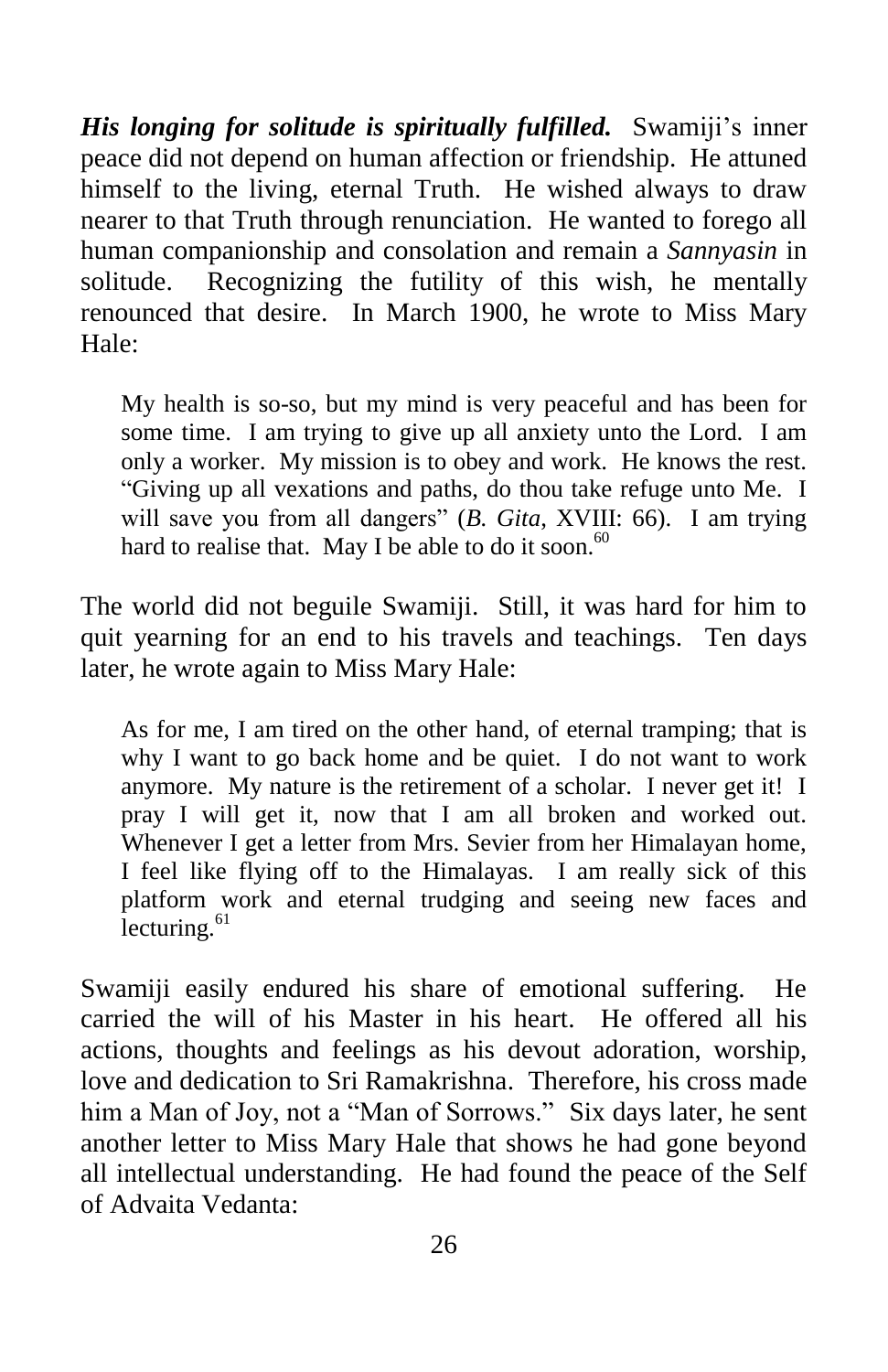This is to let you know "I am very happy." Not that I am getting into a shadowy optimism, but my power of suffering is increasing. I am being lifted up above the pestilential miasma of this world's joys and sorrows; they are losing their meaning. It is a land of dreams; it does not matter whether one enjoys or weeps; they are but dreams, and as such, must break sooner or later. . . . I am attaining peace that passeth understanding, which is neither joy nor sorrow, but something above them both . . . My passing through the valley of death, physical, mental, last two years, has helped me in this. Now I am nearing that *Peace*, the eternal silence. Now I mean to see things as they are, everything in that peace, perfect in its way. "He whose joy is only in himself, whose desires are only in himself, he has *learned* his lessons." This is the great lesson that we are here to learn through myriads of births and heavens and hells—that there is nothing to be asked for, desired for, beyond one's Self. "The greatest thing I can obtain is my Self." "I am free," therefore, I require none else for my happiness. "Alone through eternity, because I was free, am free, and will remain free forever." This is Vedantism. I preached the theory so long, but oh, joy! Mary, my dear sister, I am realizing it now every day. Yes, I am—"I am free." "Alone, alone, I am the one without a second."

PS. Now I am going to be truly Vivekananda. Did you ever enjoy evil! Ha! Ha! You silly girl, all is good! Nonsense. Some good, some evil. I enjoy the good and I enjoy the evil. I was Jesus and I was Judas Iscariot; both my play, my fun . . . Be brave and face everything—some good, come evil, both welcome, both of you my play. I have no good to obtain, no ideal to clench up to, no ambition to fulfill; I, the diamond mine, am playing with pebbles, good and evil; good for you—evil, come; good for you—good, you come too. If the universe tumbles round my ears, what is that to me? I am Peace that passeth all understanding; understanding only gives us good or evil. I am beyond, I am peace. $62$ 

*Swamiji's attitude towards suffering.* Suffering is the greatest teacher. Swamiji says, "In studying the great characters the world has produced, it would be found that it was misery that taught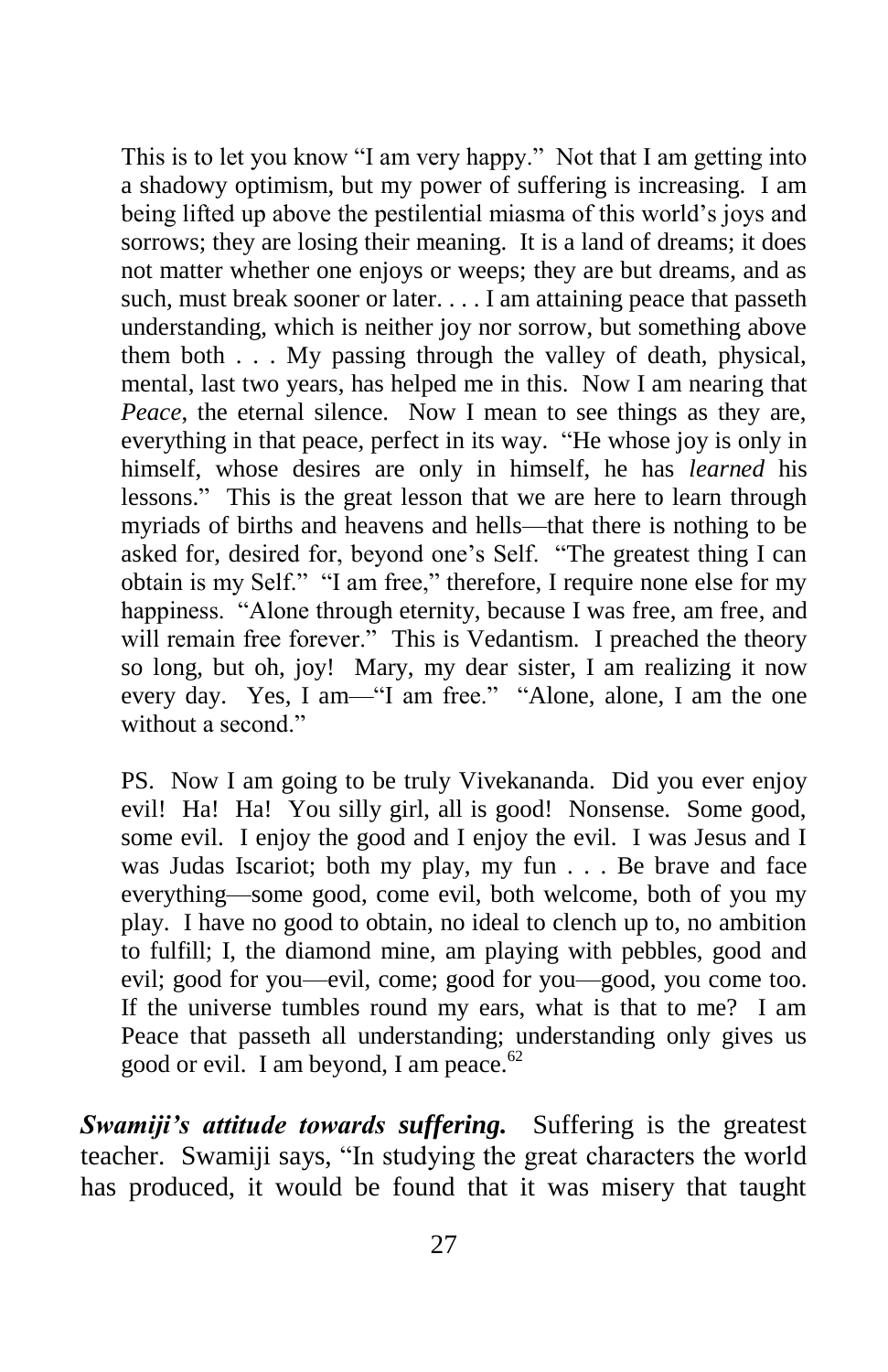more than happiness, it was poverty that taught more than wealth, it was blows that brought out their inner fire more than praise."<sup>63</sup> Although most people are willing to suffer greatly for worldly gains, they dread the spiritual suffering of self-denial and selfsacrifice. They pray to God only for happiness and peace. Swamiji was of the opposite nature. We read in the *Imitation of Christ* that there are "few who desire suffering . . . few follow Him in the humiliation of His cross." $64$  The mystic further says, "Sometimes, he is so greatly comforted by the desire to suffer adversity for the love of conforming to the Cross . . . that he would not wish to be without grief and pain, for he knows that the more he can suffer for His sake, the more pleasing he will be to God . . . That which nature fears and avoids, he boldly meets and loves through ardour of spirit."<sup>65</sup> Swamiji accepted pain. More than this, he welcomed pain and sometimes longed for it: "It is a mistake to hold that with all men pleasure is the motive. Quite as many are born to seek pain. There can be bliss in torture too."<sup>66</sup> Suffering makes us grow spiritually. Swamiji once wrote to a devotee, "I fervently wish no misery ever came near anyone; yet it is that alone that gives us an insight into the depths of our lives, is it not? In our moments of anguish, gates barred forever seem to open and let in many a flood of light. We learn as we grow."<sup>67</sup> Those who are earnest and sincere in their spiritual life are not afraid of adversity. Sometimes, they will even seek it as evidence of their love for God. The greatest of these are the prophets who accept their suffering with love for the sake of redeeming humanity. The cross of the prophet is never the cross of the ordinary person. The prophet lives, moves and performs all actions while in a constant state of Pure Consciousness.

*Price of redemptive grace.* The highest idea symbolized by the cross is redemptive sacrifice. Swamiji was a prophet with a universal message. He was born to redeem others. He carried the burden of human ignorance and sorrow willingly and voluntarily with loving compassion. Sri Ramakrishna blessed him by giving him power to redeem others, as he had done. That power included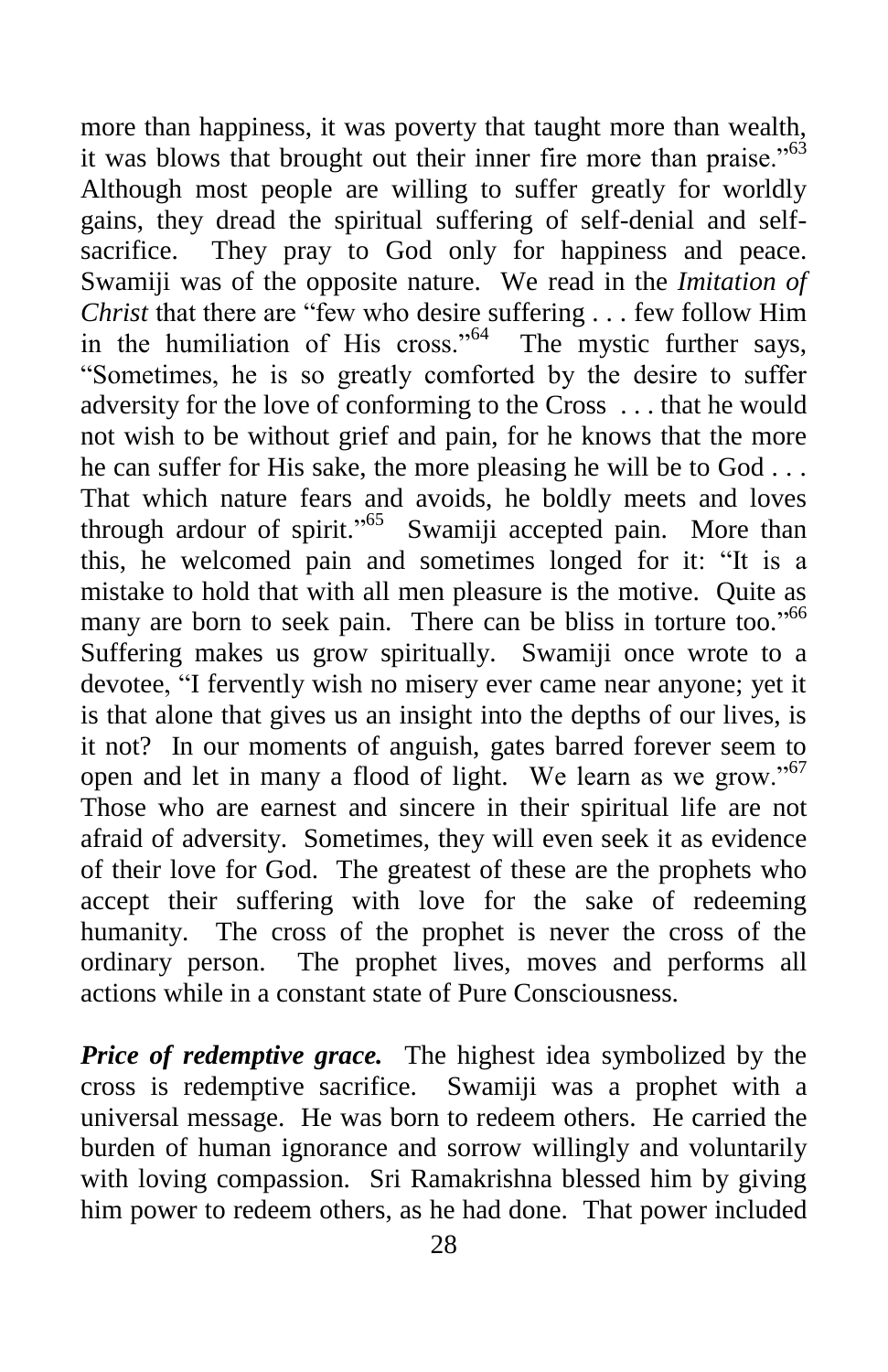the heavy cross of self-sacrifice. "I may have had Divine help true," wrote Swamiji, "but oh, the pound of blood every bit of Divine help has been to me!!"<sup>68</sup> Towards the end of his life, he exclaimed:

I had to work till I am at death's door and had to spend nearly all that energy in America, so that the Americans can learn to be broader and more spiritual. . . . Anyhow, I am quite satisfied with my work. I never planned anything. I have taken things as they came. Only one idea was burning in my brain—to start the machine for elevating the Indian masses—and that I have succeeded in doing to a certain extent . . . my boys are working in the midst of famine and disease and misery—nursing by the mat-bed of the cholera-stricken Pariah and feeding the starving Chandala—and the Lord sends help to me and to them all. "What are men?" He is with me, my Beloved; He was when I was in America, in England, when I was roaming about unknown from place to place in India. What do I care about what they talk . . . What! I, who have realised the Spirit and the vanity of all earthly nonsense, to be swerved from my path. . . .

I never wanted earthly enjoyments. I must see my machine in good working order, and then knowing sure that I have put in a lever for the good of humanity, in India at least, which no power can drive back, I will sleep, without caring what will be next; and may I be born again and again, and suffer thousands of miseries so that I may worship the only God that exists, the only God I believe in, the sum total of all souls—and above all, my God the wicked, my God the miserable, my God the poor of all races, of all species, is the special object of my worship. . . .

My time is short . . . the power behind me is not Vivekananda but He the Lord, and He knows best. If I have to please the world, that will be injuring the world; the voice of the majority is wrong, seeing that they govern and make the sad state of the world.<sup>69</sup>

*Swamiji's transcendence of suffering.* In his brief life, Swamiji demonstrated that he had risen above misery. His life was filled with purposefulness and dynamism. Swamiji once defined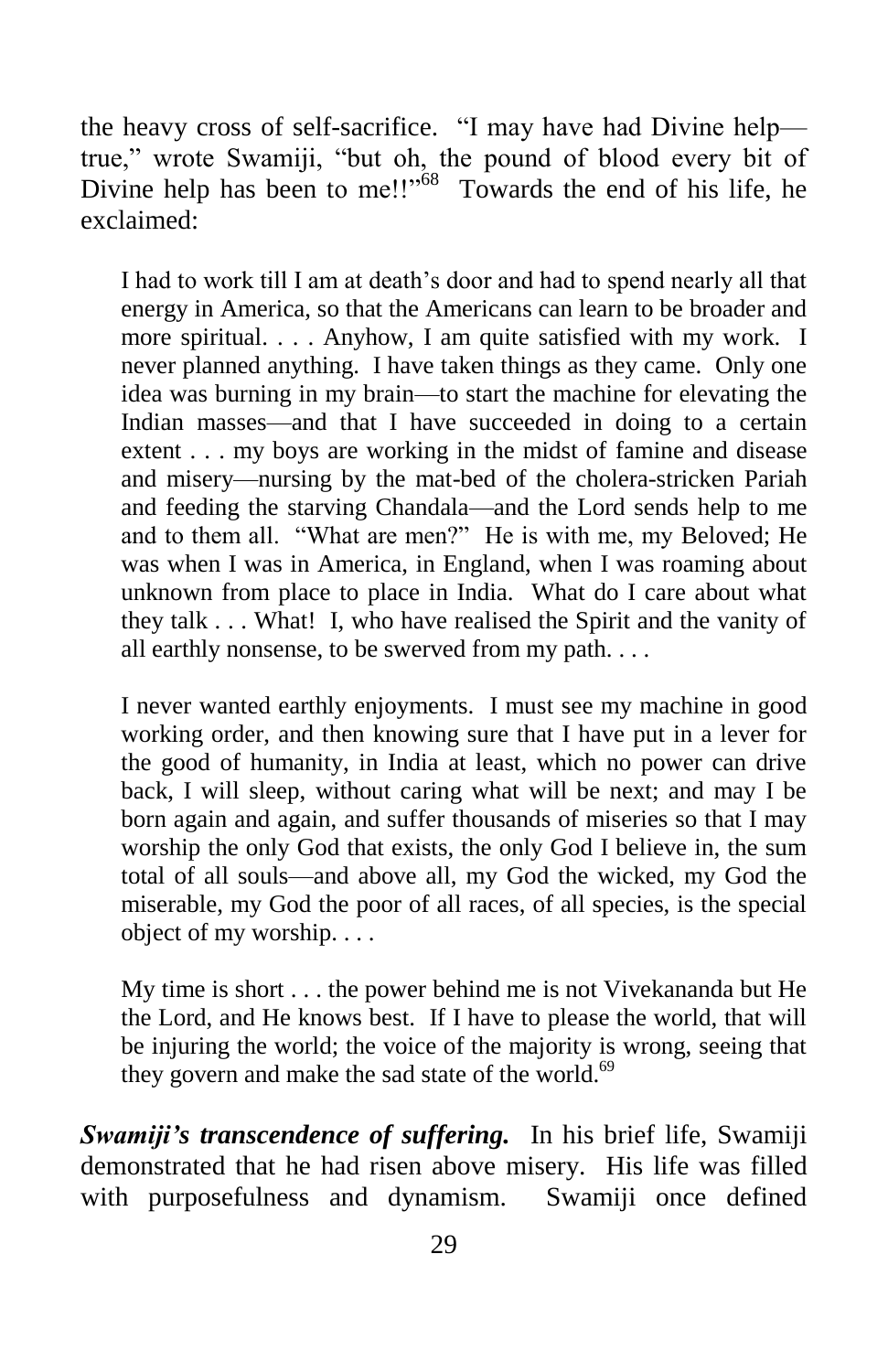renunciation as "the love of death" and had no fear of death. The hero of Divinity had a heroic message to impart to the world. Swamiji said:

Great men have died. Weak men have died. Gods have died. Death—death everywhere. This world is a graveyard of the infinite past, yet we cling to this [body]: "I am never going to die."<sup>70</sup>

Will such a day come when this life will go for the sake of others' good? The world is not a child's play—and great men are those who build highways for others with their heart's blood. This has been taking place through eternity, that one builds a bridge by laying down his own body, and thousands of others cross the river through its help. "Be it so! Be it so! I am Shiva! I am Shiva! $1^{71}$ 

*Swamiji, an unsurpassed model of heroism.* Heroes encourage the world to make progress through their own inspiring example. There is a human tendency to emulate heroes. The man or woman who has achieved excellence in science, technology, literature, poetry or philosophy, the talented performer, the intrepid adventurer and the sports champion all stir our imagination and inspire young people to follow in their footsteps. The result may be new achievements or feats, but there is no spiritual awakening or transformation.

Drawn by the sufferings of humanity, heroic spiritual personalities come in every age to reawaken the healthy spiritual values of life. They accept the prison of the human body in their earthly exile. They bear the sufferings of others and their own without comfort. They are supreme exemplars of spiritual purity, compassion, universal love, fearlessness and self-sacrifice. They are the manifestation of infinite Truth, of *supreme Divine Love*. They are spiritually courageous and daring beyond all human ability. They are capable of transforming others. Therefore, they are to be distinguished from ordinary heroes, patriots and reformers.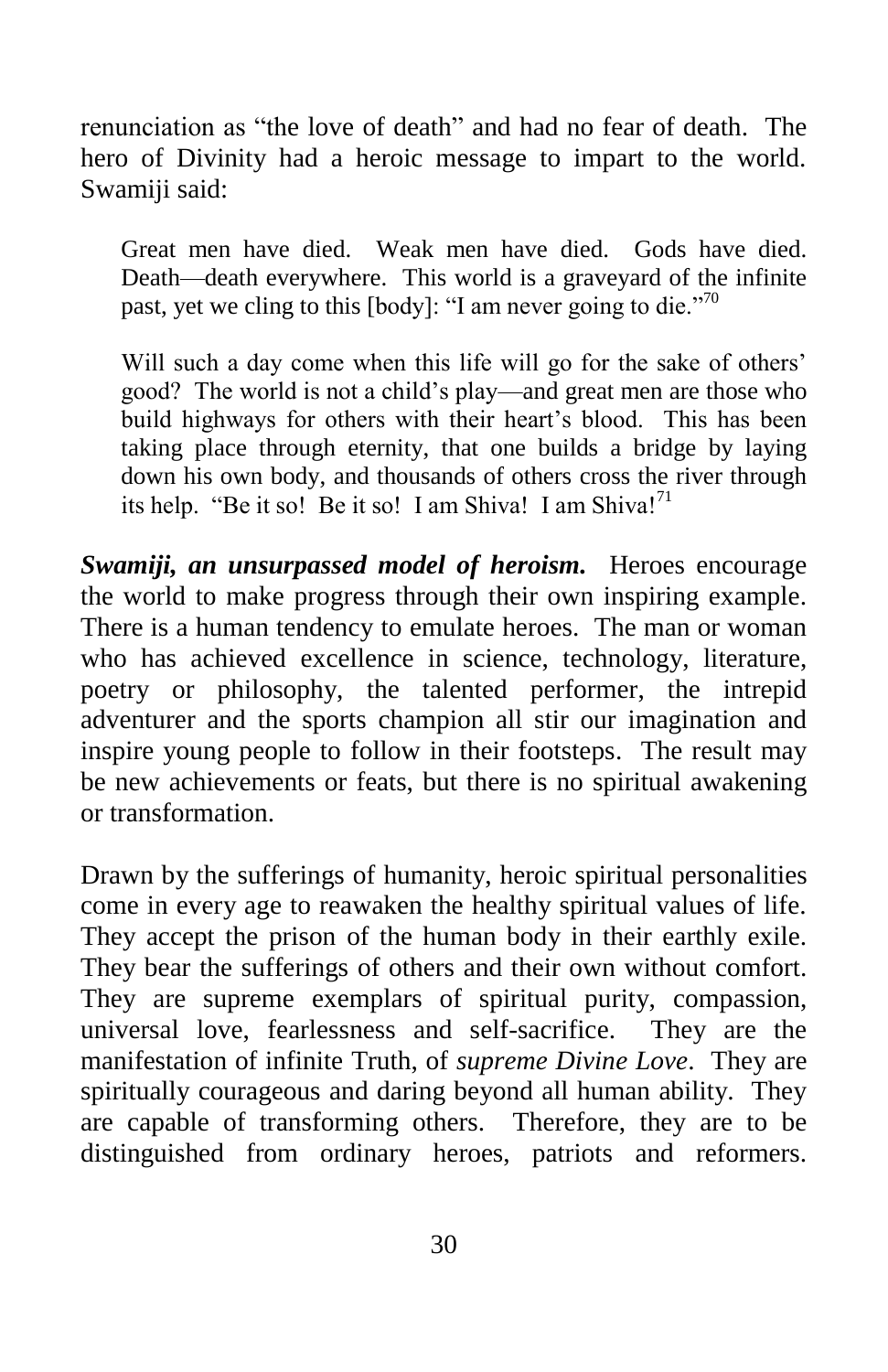Swamiji is the highest kind of hero who brings imperishable, lasting, immortal truths to bear in our mundane lives.

Before leaving for America in May 1893, Swamiji had said to Swami Turiyananda at Mount Abu, "Haribhai, I am still unable to understand anything of your so-called religion. But my heart has expanded very much, and I have learnt to feel. Believe me, I feel intensely indeed."<sup>72</sup> He had wept, and a deep silence had followed. Swami Turiyananda wrote, "Are not these, I thought, the very words and feelings of Buddha? . . . I could clearly perceive that the sufferings of humanity were pulsating in the heart of Swamiji: his heart was a huge cauldron in which the sufferings of mankind were being made into a healing balm."<sup>73</sup>

His affinity with the heart of Buddha helps us to understand Swamiji's strong words to his countrymen who were ambitious to do great things for their nation. He told them, "First, feel from the heart . . . Feel, therefore, my would-be reformers, my would-be patriots! Do you feel? . . . Does it make you restless? Does it make you sleepless? . . . Has it made you almost mad?"<sup>74</sup> Such words will not stir worldly people whose goals are pleasure, wealth and power. His words are for the person who wants to improve his or her character, for the sincere spiritual aspirant and the monastic disciple—these will make his words their own. They are words to install in the shrine of one's heart, words to live by. They were spoken by one of the greatest heroes the world has ever known and will ever know. Swamiji willingly spent his entire life and shed every drop of his blood working ceaselessly with love for the rebirth of a "man-making religion" in India and for the welfare of man. Did he not say, "I give, and there it ends. It is gone from me. My mind, my powers, my everything that I have to give, is given: given with the idea to give, and no more."<sup>75</sup> That is Swamiji's idea of perfect unselfishness.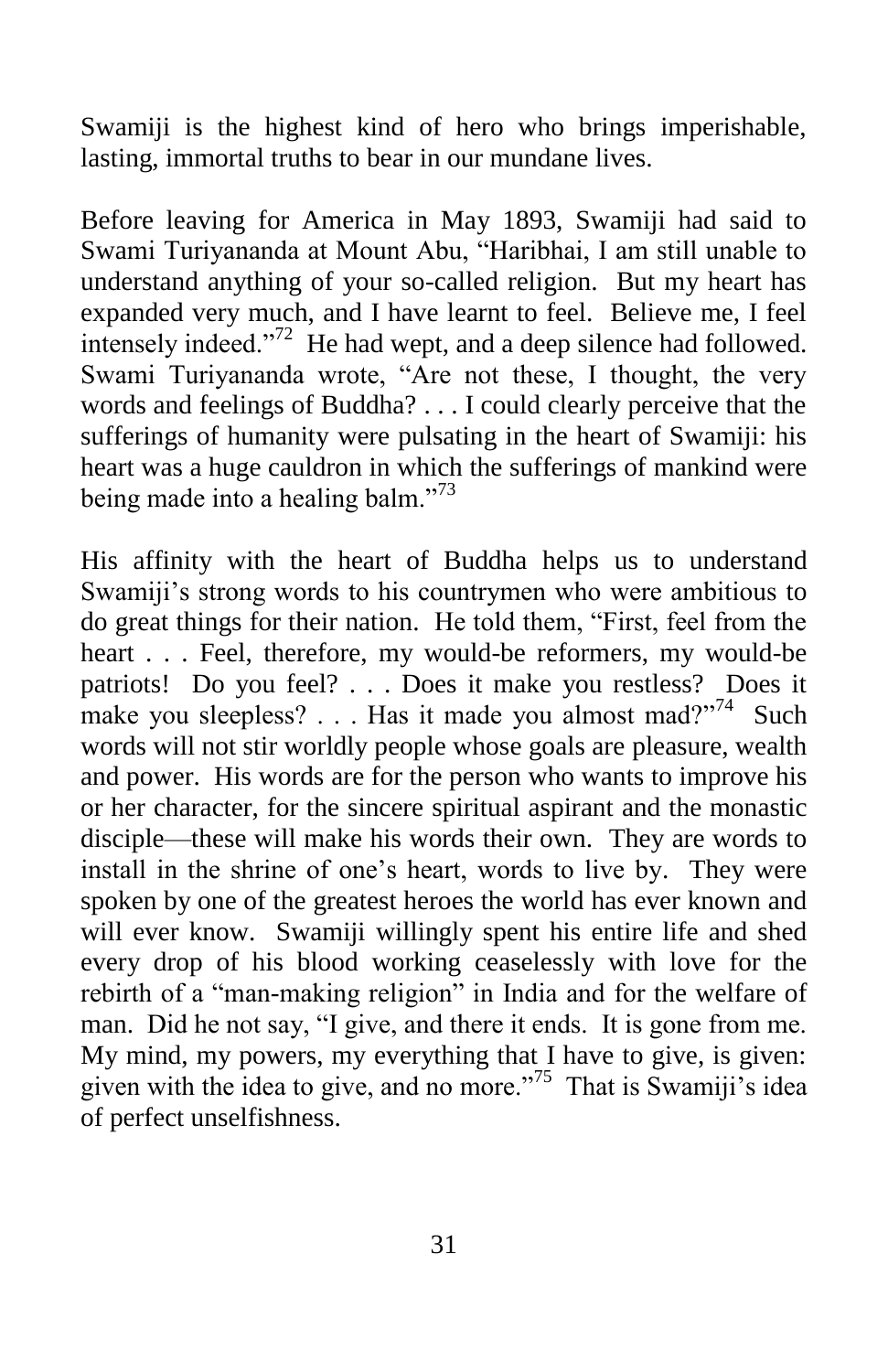#### ENDNOTES

 $\overline{a}$  *The Complete Works of Swami Vivekananda* (Calcutta: Advaita Ashrama, 1977), VI: 419. [Hereafter *C. W.*] *C. W.,* VII: 521. Ibid, IV: 419. *Vivekachudamani of Sri Sankaracharya*, ("*Crest-jewel of Discrimination*") Swami Madhavananda, Trans. (Mayavati: Advaita Ashrama, 1952), Sloka no. 39, p. 15. *C. W.,* VII: 85. *Bhagavad-Gita,* 3: 21-23. *C. W.,* IV: 152. Udbodhan, Vivekananda Centenary Number, p. 262. *The Life of Swami Vivekananda by His Eastern and Western Disciples*, Volume 1 (Kolkata: Advaita Ashrama,  $10^{th}$  imp., 2010, in two volumes), p. 134. [Hereafter *Life of SV, Vol. 1*, 2010] St. Mark, 8: 34. See also St. Matthew, 16: 24. *C. W.,* VI: 359. Ibid. *Life of SV, Vol. 1*, [2010], pp. 123-6. *Letters of Swami Vivekananda* (Calcutta: Advaita Ashrama, 1976), p. 247. [Hereafter *Letters*] *C. W.*, VIII: 80-3 passim. Ibid, 81-2 passim. *Life of SV, Vol. 1*, 2010, p. 195. *C. W.*, VIII: 84. *Life of SV, Vol. 1*, 2010, p. 257. Ibid, 352-3. Ibid, p. 371.  $^{22}$  Ibid, p. 372. Ibid. Ibid. *Life of SV, Vol. 1,* 2010, pp. 373-4. Letter to Alasinga Perumal, 20 August 1893. *C. W.*, V: 16. See also *Letters*, p. 42. Letter to Alasinga Perumal, 20 August 1893. *C. W.*, V: 12. See also *Letters*, p. 39. Marie Louise Burke, *Swami Vivekananda in the West, New Discoveries, Vol. 1, "The Prophetic Mission"* (Calcutta: Advaita Ashrama, 1992, 4<sup>th</sup> ed.), p. 20, note 63. *C. W.*, VIII: 85. *The Life of Swami Vivekananda By His Eastern and Western Disciples*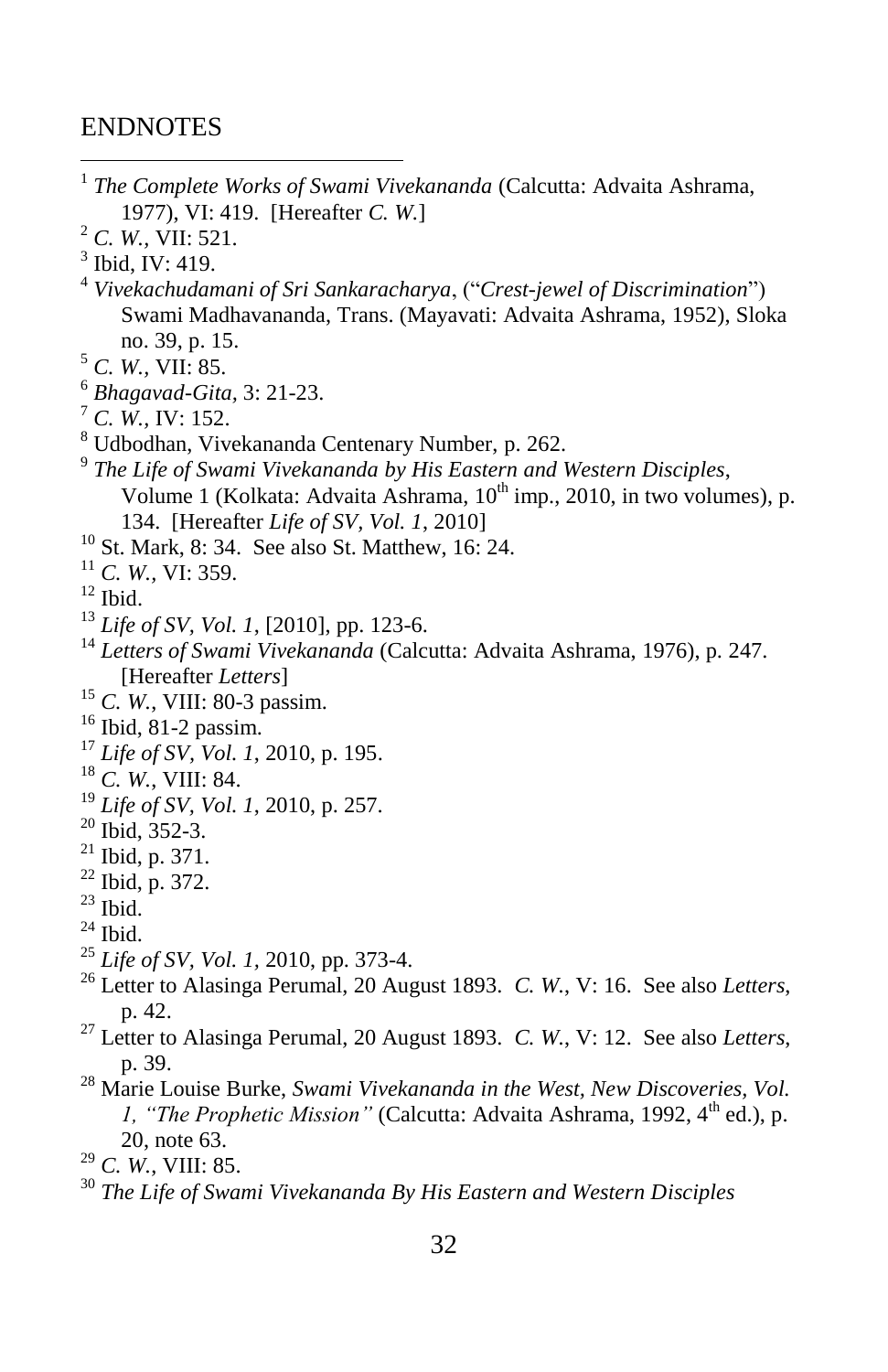(Calcutta: Advaita Ashrama, 5<sup>th</sup> ed., 1974), p. 292. [Hereafter *Life*] *Life of SV, Vol. 1*, 2010, p. 439.

- 
- *C. W.*, VIII: 83.
- Letter to Mrs. Bull, 14 February 1895. *C. W*., VI: 300.
- Marie Louise Burke, *Swami Vivekananda in the West: New Discoveries, Volume 3* (Calcutta: Advaita Ashrama, 1985), pp. 44-5.
- Marie Louise Burke, *Swami Vivekananda in America: New Discoveries*
- (Calcutta: Advaita Ashrama, 1958), p. 329.
- Ibid.

 $\overline{a}$ 

- Letter to Alasinga Perumal, 6 May 1895. *C. W*, V: 83.
- Letter to Alasinga Perumal, 14 May 1895. C. W., V: 84.
- Letter to Mrs. Bull, May 1895. *C. W.*, VI: 308.
- Letter to Miss Mary Hale, 22 June 1895. *C. W.*, VIII: 340.
- *The Life of Swami Vivekananda by His Eastern and Western Disciples,*
- *Volume II*,  $5<sup>th</sup>$  ed., rev. and enl. (Calcutta: Advaita Ashrama, 1981), p. 19.
- Letter to Mr. E. T. Sturdy, 14 September 1899. *C. W*., VIII: 471-2 passim.
- Letter to Mr. E. T. Sturdy, c/o F. H. Leggett, November 1899. *Letters*, pp. 398-401 passim. See also *C. W.*, VII: 511-515 passim.
- Letter to Miss Isabelle McKindley, 26 April 1894. *C. W.*, VII: 462.
- *Swami Vivekananda Centenary Memorial Volume* (Calcutta: Swami Vivekananda Centenary Committee, 1963), p. 213.
- Marie Louise Burke, *Swami Vivekananda in America: New Discoveries*  (Calcutta: Advaita Ashrama, 1958), p. 316.
- Romain Rolland, *The Life and Gospel of Vivekananda* (Calcutta: Advaita Ashrama, 1979), p. 35.
- Marie Louise Burke, *Swami Vivekananda, His Second Visit to the West, New Discoveries* (Calcutta: Advaita Ashrama, 1973), p. 634.
- Ibid.
- *Life*, p. 719.
- Letter to Miss Mary Hale, 2 March 1900. *C. W.*, VIII: 494.
- *Life*, p. 646.
- Letter to Mrs. Ole Bull, 15 February 1900. *C. W.*, VIII: 491.
- Letter to Miss Mary Hale, 20 February 1900. *C. W*., VIII: 492-3 passim.
- Swami Nikhilananda, *Vivekananda: A Biography* (Mayavati: Advaita Ashrama, 1971), p. 302.
- *C. W.*, II: 403.
- Ibid, III: 193.
- Ibid, VIII: 390.
- Ibid, VI: 420-1.
- Letter to Miss Mary Hale, 12 March 1900. *C. W.*, VIII: 501.
- Letter to Miss Mary Hale, 22 March 1900. *C. W*., VIII: 503.
- Letter to Miss Mary Hale, 28 March 1900. *C. W*., VIII: 503-5 passim.